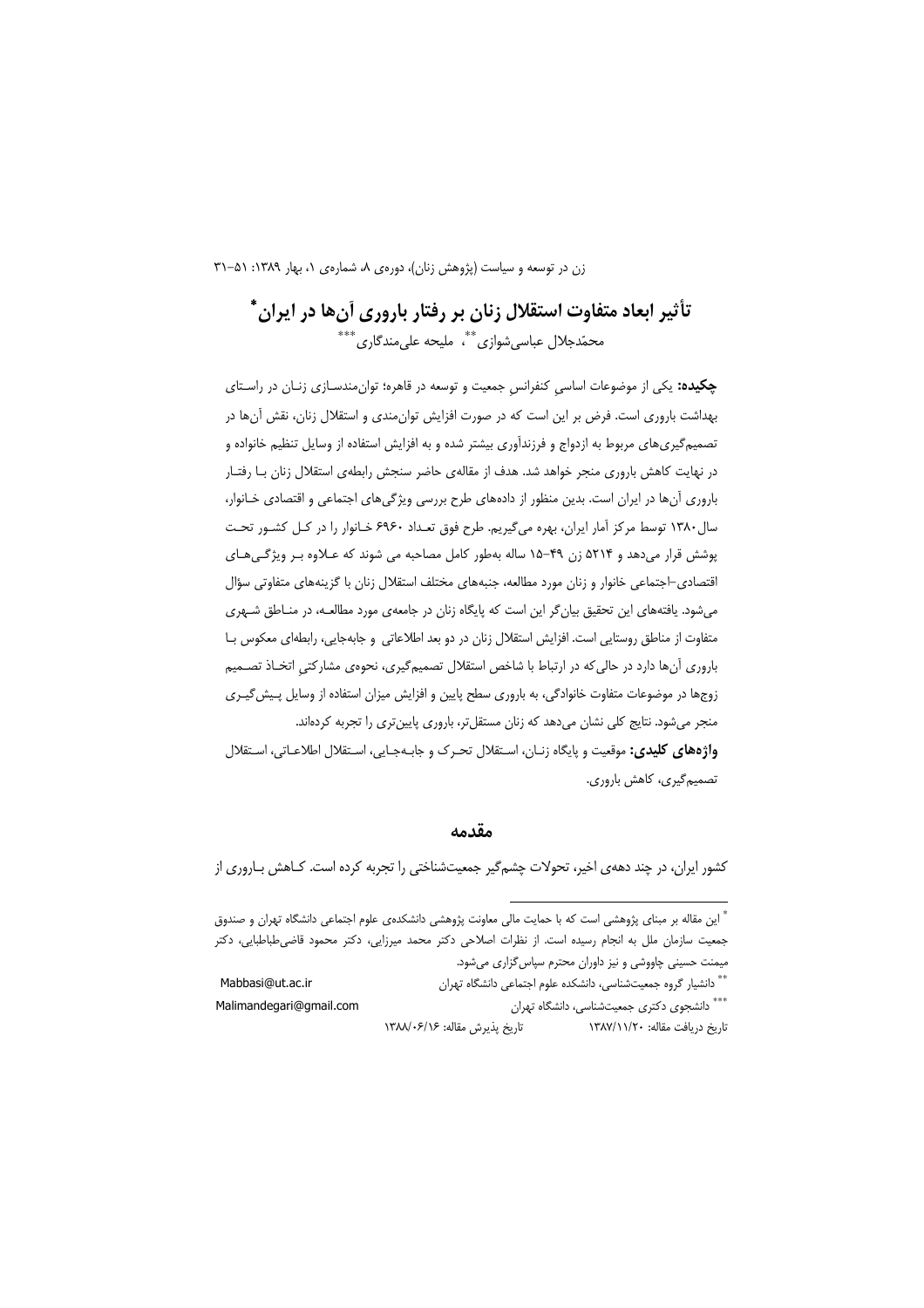حدود هفت فرزند در سال ۱۳۵۸ به حدود ۲/۱ فرزند در سال ۱۳۷۹ مؤید همین مطلب است (عباسی شـوازی و دیگران،۱۳۸۳ و ۲۰۰۹).

هر چند تحولات باروری تا اندازهای تحت تأثیر شرایط سیاسی-اجتماعی قبل و بعد از انقلاب بوده است، اما شواهد نشان میدهد که تحولات باروری از تغییر سیاستهای جمعیتی مستقل بوده است. دلایلـی متعـدد برای تبیین انتقال باروری ایران بیان شده است: کاهش مرگ<code>ومیر کودکان، افزایش شهرنشینی، توسعه و بهبود</code> نظام شبکهی بهداشتی-درمانی، توسعهی روستاها، استقرار مجدد برنامههای تنظیم خـانواده در سـال ۱۳۶۹، افزایش سواد و تحصیلات بهویژه سواد دختران، کاهش تعـداد فرزنـدان دل خـواه خـانواده و در نهایـت بهبـود موقعیت و پایگاه نسبی زنان از این موارد هستند (عباسی شوازی <sup>(ب)</sup> (<sup>الـف)</sup>، ۲۰۰۰، عباسی شـوازی <sup>(الـف)</sup>، ۲۰۰۲: مهريار<sup>٢</sup> و ديگران، ١٩٩٩؛ آقاجانيان<sup>٣</sup>، ١٩٩۵؛ ميرزايي<sup>۴</sup>، ١٩٩٨؛ آقاجانيان و مهريار، ١٩٩٩).

در ادبیات جمعیتشناسی، بسیاری از مطالعات، باروری پایین را به بهبود پایگاه و افزایش استقلال زنـان در محـيط خانــه و اجتمــاع نســبت دادهانــد (ميســون <sup>۵</sup>، ۱۹۸۶، ۱۹۹۲،۱۹۸۷؛ ججــ<sub>ه ا</sub>بــوي ً، ۱۹۹۵، ۲۰۰۱؛ كالدول `، ١٩٨٠، ١٩٨۶، تفيلي `، ٢٠٠۴). اين مطالعات نشان دادهاند كه استقلال بيشتر زنان مي تواند وضعيتي را ایجاد کند که تحت آن شرایط، متغیرهای دیگر بهگونهای قویتر بر باروری تأثیر بگذارند و متقابلاً بهبود در سایر متغیرها سبب ایجاد شرایطی شود که استقلال زنان بیشترین تأثیر را روی باروری داشته باشد.

تلاش های بین|لمللی که از چند دههی اخیر در ارتباط با ارتقای شخصیت و منزلت زن صورت گرفته است (کنفرانس قاهره، ۱۹۹۴؛ کنفرانس جهانی زنان در پکن، ۱۹۹۵) بر اصل برابری جنسیتی و تسـهیم قدرت و مسئولیت در خانه، محیط کار و اجتماعات گستردهی ملی و بین|لمللی میان زنان و مردان تأکیـد دارد. از موضوعات مهمی که در کنفرانس قاهره به آن توجه شد، برابری جنسیتی بـین زنـان و مـردان و ارتقای موقعیت زنان بود که بهعنوان راهحلی برای کشورهایی مطرح شد که دارای باروری بالا هستند.

- . Abbasi Shavazi, M.J  $\overline{5}$
- . Mehryar, A. H & et.al  $6^{\circ}$
- . Aghajanian, A
- $7 \overline{\phantom{a}}$  Mirzaei, M.
- <sup>8</sup>. Mason, K.O
- Jejeebhoy. S.J
- $10$ . Caldwell. J
- $11$ . Tfaily, R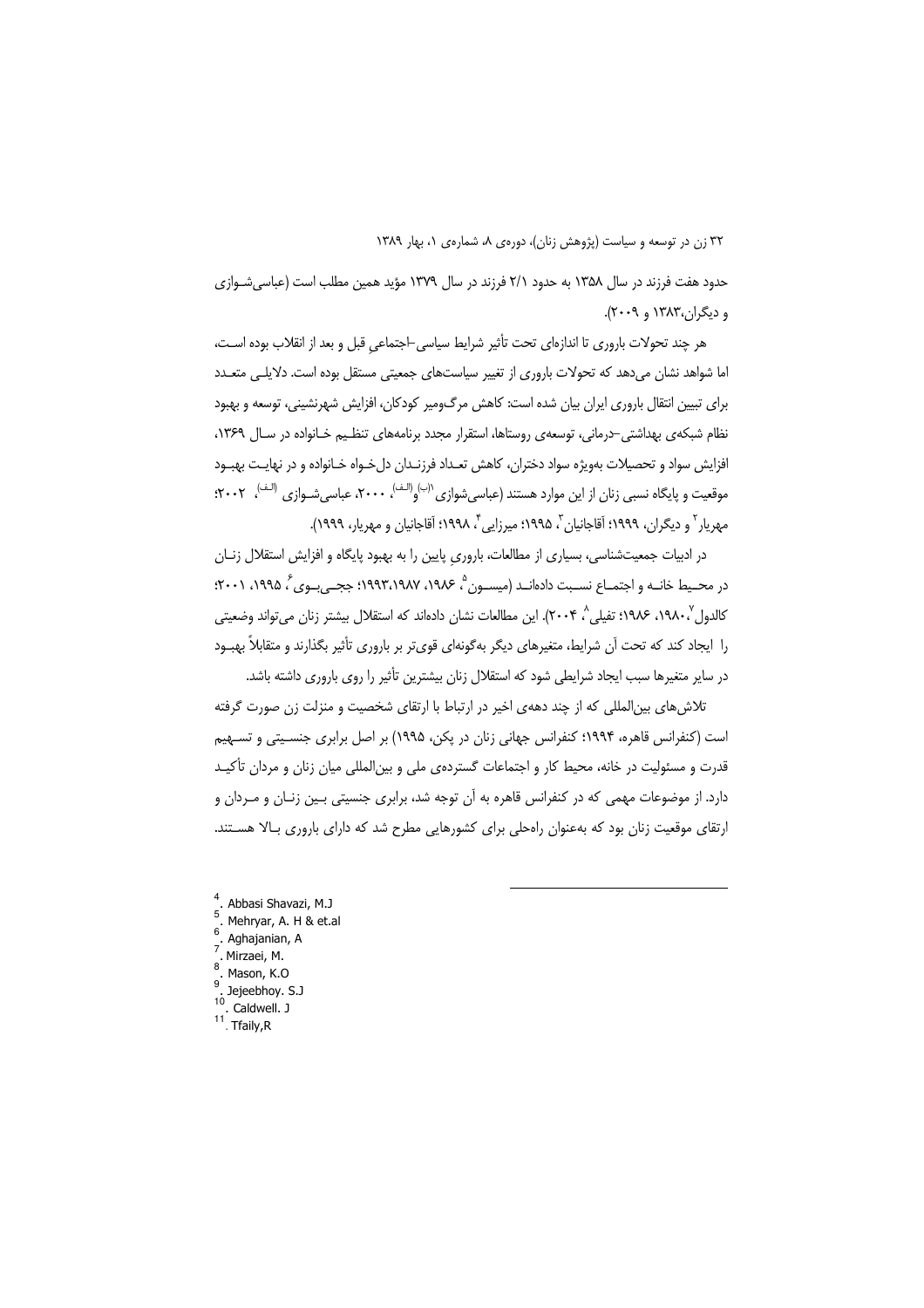یکی از حوزههای مهم مورد بحث، توان مندسازی زنان برای کنتـرل جنبـههـای سـلامت خـود بـهویـژه بهداشت باروری است که اگر زنان اصلی تـرین نقـش را در تصـمیمگیـریهـای مربـوط بـه بـاروری و فرزندآوری خود داشته باشند میتوان به کاهش بیش|زپیش باروری امیدوار بود.

طی سه دههی اخیر، در اثر تغییرات فرهنگی-اجتماعی بهویژه تحت تأثیر تحولات پدیدآمده در خانواده، حضور زنان در عرصههای اجتماعی افزایش یافته است. تغییـر سـاختار خـانواده از خـانوادهی گسـترده بـه خانواده ی هستهای، جدا شدن فعالیتهای تولیدی از خانواده و تبدیل شدن خـانواده بـه یـک واحـد مصـرفی، کاهش تعداد فرزندان خانواده و مشارکت زنان در فعالیتهای اجتماعی و کارهای درآمدزا از این تغییرات است. در نتیجهی این دگرگونیها و بهویژه دگرگونی نقش زنان در درون خانواده، برای زنان نیز همچون مردان ایـن فرصت بهوجود آمد که پایگاه و موقعیت خود را از طریق ایفای فعالیتهای اجتماعی در عرصـههـای عمــومی ارتقاء دهند. بدین ترتیب حضور زنان در عرصههای اجتماعی افزایش یافته و موافقت بیشـتری بـا اشـتغال و ضرورت کسب آگاهی و دانش برای زنان ایجاد شده است و زنان به موقعیت و پایگاهی بالاتر از دهـههـای قبل دست یافتهاند (رفعتجاه، ۱۳۸۳). بهبود نسبی پایگاه و موقعیت زنان در سال های اخیر و همزمانی آن با کاهش سریع باروری در اواخر دههی ۶۰ و نیمهی اول دههی ۷۰ و رسیدن به باروری سطح جانشینی، ایـن سؤال را ایجاد کرده که استقلال زنان چه ارتباطی با کاهش باروری در ایران داشته است؟

عباسی شوازی و دیگران (۱۳۸۳) در مطالعهای که روی چهار استان منتخب ایران –که از لحاظ ویژگی هـای جمعیتی و فرهنگی متفاوت بودند–انجام دادند به این نتیجه رسیدند که در استانهایی که زنان در سطحی بـالاتر از استقلال قرار گرفتهاند (یزد و گیلان)، در مقایسه با سطح پایین استقلال زنان در دو استان دیگر (آذربایجان غربی و سیستان وبلوچستان) باروری پایین تری دارند. همزمانی روند کاهش باروری در ایران در طول دو دههی اخیـر بـا تأکید بر افزایش پایگاه و موقعیت زنان در سطح بین|لمللی و همچنین در ایران، ضرورت انجـام مطالعـه|ی در زمینهی سنجش تأثیر استقلال زنان بر رفتارهای باروری آنها را نمایان میسازد. انجام چنین مطالعهای می توانـد در امر بازنگری و بهبود موقعیت زنان در اجتماع و خانواده استفاده شود و به اهمیت نقشی پی ببریم کـه زنــان می توانند در پیش برد و تسریع برنامههای مختلف از جمله سیاستهای جمعیتی ایفا کنند.

در این پژوهش ابتدا، ضمن مروری بر مباحث نظری مرتبط با استقلال، نحوهی سنجش سطوح آن را بیان می کنیم. در ادامه، سطح باروری جامعهی مورد مطالعه را با توجه به ابعاد سهگانهی استقلال تحلیـل و در نهایت یافتههای تحقیق ارایه می کنیم.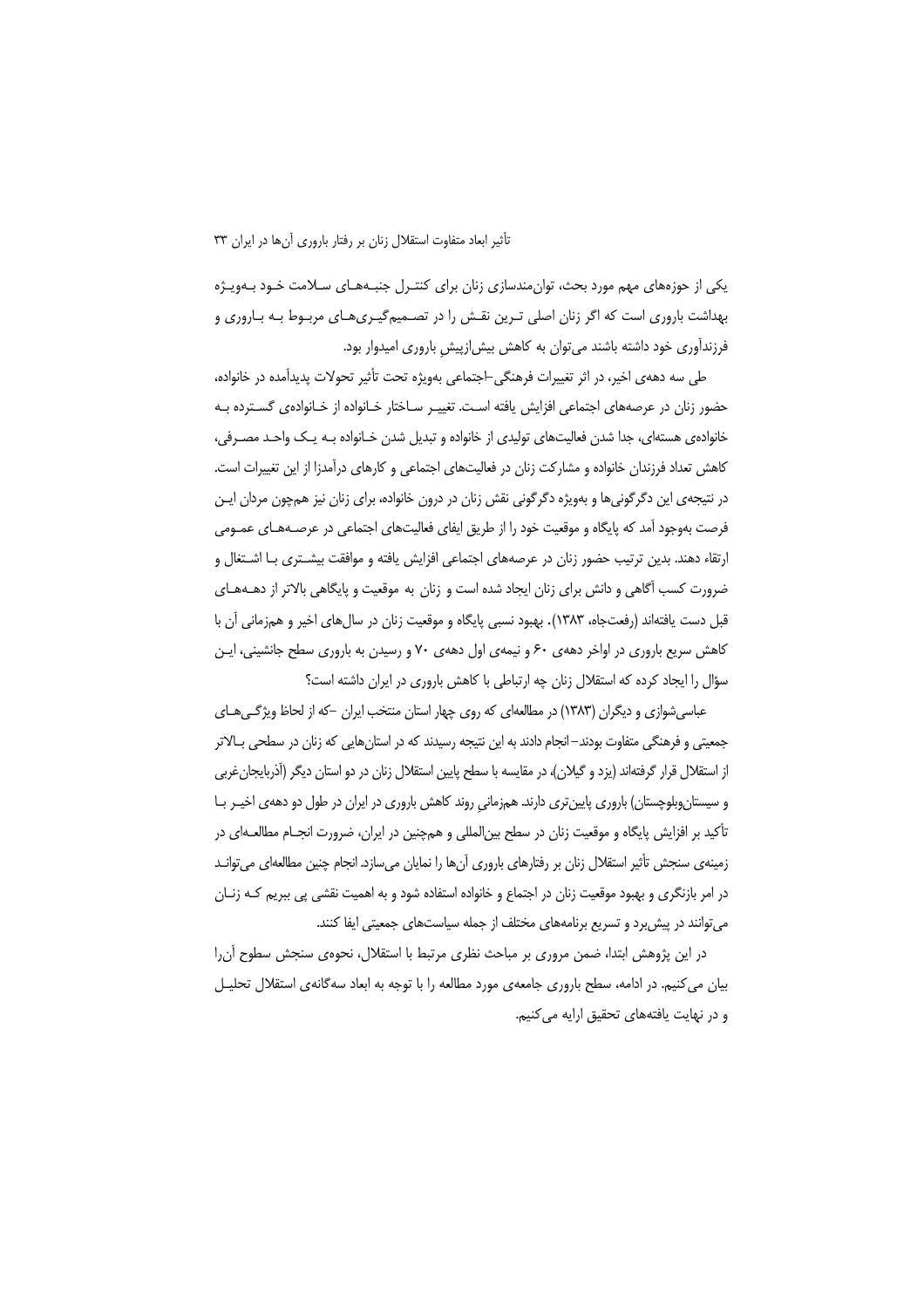# مبانی نظری

پایگاه<sup>۹</sup> و استقلال دو مفهوم استاندارد هستند که در ادبیات مربوط به جنسیت بهکار مـی,رونـد تـا میـزان دست رسی، کنترل و استقلال را در تصمیم گیری های زنان بیان کنند. البته در ادبیات مربوط به استقلال زنان، كاربرد هر دو عبارت از جهت معنا ناكافي و نامناسب است، اما آنچه كه توضيحي بهتر از وضـعيت اقتصادی-اجتماعی زنان در جوامع با باروری بالا میدهد، واژهی استقلال است کـه قـابلیتی بهتـر بـرای رساندن معنی دست یابی به رفاه برای زنان دارد تا آن چه که واژهی پایگاه میرساند.

پایگاه به یک وضعیت یا موقعیت نسبی، بهخصوص وضعیت اجتماعی، اتلاق می شود و بـه مجموعـهای از انتظارات اشاره دارد که از طریق یک نظام سلسلهمراتبی فراتر از افراد بر آنها تحمیل میشود در حالی کـه استقلال زنان كه بهعنوان وضعيت يا كيفيتي از اداره كردن خود، خودتصميم گيري و مستقل بـودن تعريـف شده است ممکن است ارائهای بهتر از درجهی دسترسی، کنترل و استقلال در تصمیمگیری را نشان بدهـد (آبادیان، ۱۹۹۶). در یک عبارت کلی، استقلال به توانایی های فنی، اجتماعی و روانی اشاره دارد که یـک زن برای بهدست آوردن اطلاعات و کاربرد آنها بهعنوان مبنایی بـرای تصـمیمگیـری در مـورد موضـوعات خصوصی و حریم شخصی خود نیاز دارد و نیز تواناییهایی که یک زن برای مستقل عمل کردن از سـلطهی اطرافيان بايد آن را كسب كند (دايسون و مور ``، ١٩٨٣).

مطالعات متفاوت، ابعاد گوناگون استقلال را در عرصههایی مختلف اندازهگیری کردند. برخبی از مطالعــات استقلال زنان را بهعنوان ویژگیهای فردی مطرح میکنند در حالی که برخـی دیگـر حـوزهی اسـتقلال را بـه توانایی عمل در حوزههای عمومی بازار کار و ساختار اجتماعی فراتـر از خانـهداری گسـترش مـی<هنـد. ابعـاد استقلال در دیدگاه ججیبوی (۱۹۹۵) شامل استقلال اطلاعاتی، استقلال تصمیمگیـری، اسـتقلال تحـرک و جابهجايي، استقلال عاطفي و نهايتاً استقلال اقتصادي و اجتماعي و اعتمادبهنفس است. در حـالي كــه عــدهاي دیگر از محققان با اشاره به این که یک شاخص بهتنهایی نمیتواند نقشهای چندگانهی زنان در محیطهای مختلف بیان کند، شاخصهایی نظیر اشتغال یا مشارکت در نیروی کار و نرخ ثبت نام زنان در سطوح تحصیلی متوسطه را برای سنجش استقلال به کار بردند (میسون، ۱۹۸۷). در مطالعهی ستار و دیگران (۲۰۰۱) و میسون

 $9.$  Status <sup>10</sup> Dvson, T & M.Moore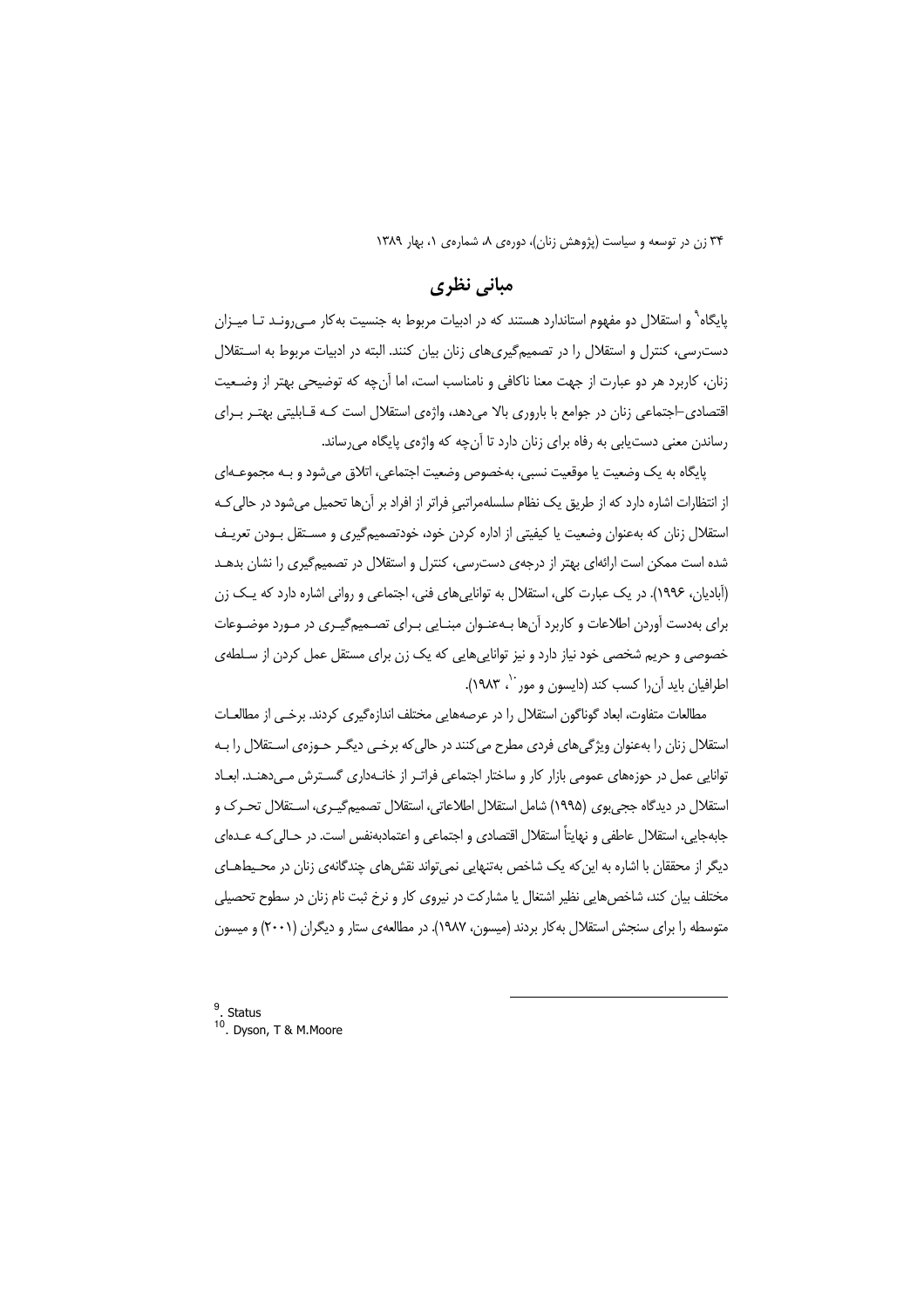و دیگران (۱۹۹۵) چند شاخص از بحث استقلال زنان به کار رفت که شامل جابهجایی و تحرک، مشــارکت در تصمیم گیری های مربوط به خانه و کنترل منابع مالی بود.

مطالعات انجامشده در حوزهى استقلال و بارورى، تحصيلات را بهعنوان متغيرى تأثيرگذار در كاهش باروری معرفی می کنند. با این وجود الگوهای روابط بین تحصیلات زنان و بـاروری بـر حسـب منطقـه و سطح توسعه یافتگی آنها در طول زمان متفاوت است. درون کشورها نیز بهطوری مشابه، اثر تحصـیلات زنان بر رفتار باروری در مناطق توسعه یافتهی شهری نسبت به مناطق روستایی متفاوت اسـت. بـا وجـود این، گرچه ممکن است آموزش لزوماً نمایندهای از پایگاه زنان نباشد، اما پـیش بینـی کننـدهای معنـادار از باروری است و تأثیر مطلوبش را از طریق انتقال ارزشهای مدرن و ادراکـاتِ در حـال تغییـر در حـوزهی فرزندآوري ايفا مي كند (تفيلي، ٢٠٠۴).

میسون (۱۹۹۳) معتقد است که تحصیلات زنان موجب میشود آنها در محیطهـای خـانوادگی بـا قشربندی سنتی–جنسیتی و حتی در نوع متعادل تر آن، دارای قدرت و استقلالی بیشتر باشند و این قدرت به آنها، توانایی کنترل بیشتر بر جنبههای زندگی و امکـان بیـان نظرهـا و ایـدههـایشـان را در مـورد موضوعاتی میدهد که خود و خانوادهاش را متأثر میسازد. در این زمینه کالـدول (۱۹۸۰) بـه ایــن نکتــه اشاره دارد که تحصیلات با بازساخت و ایجاد روابط خانوادگی و تغییر جریان انتقال ثروت –با ایفای پـک تغییر بنیادی در جایگزینی ارزشهای مربوط به آنچه که از اشخاص بهعنوان والدین یا فرزندان انتظـار میرفت (چه کسی از دیگران مراقبت کند)– تأثیر منفی روی باروری دارد. بنابراین دسترسی به آمـوزش در طول زمان که بر هنجارها و نگرش ها هم تأثیر دارد نسبت به سایر شاخص های استقلال در اولویت اسـت. ججیبوی (۱۹۹۵) بیان می کند که آموزش و تحصیلات زنان به افزایش استقلال منجر مـیشـود کـه ایـن استقلال به آنها فرصتی بیشتر برای به تأخیر انداختن سن ازدواج، افزایش فرصتهای اشتغال و هــمچنــین افزایش توانایی تصمیم گیری در امور منزل و استفادهی مناسبتر از وسایل پیش گیـری را مـی<هـد و در تمام این موارد با باروری پایینتری روبهرو خواهیم بود.

رابطهی بین استقلال زنان با آموزش و اشتغال، بهعنوان دو مورد از مهـجتـرین شـاخص هـای مـورد استفاده برای سنجش استقلال تقریباً پیچیده است. آموزش بهتر یا اشتغال در فعالیتهای اقتصادی لزوماً به استقلال بیشتر یا موقعیت اجتماعی بهتر منجر نمیشود زیرا ممکن است زنان بـهعلـت فقـری کـه در زندگی با آن درگیر هستند مجبور به انجام فعالیت کاری در بیرون از منـزل باشـند و حتـی اگـر آمـوزش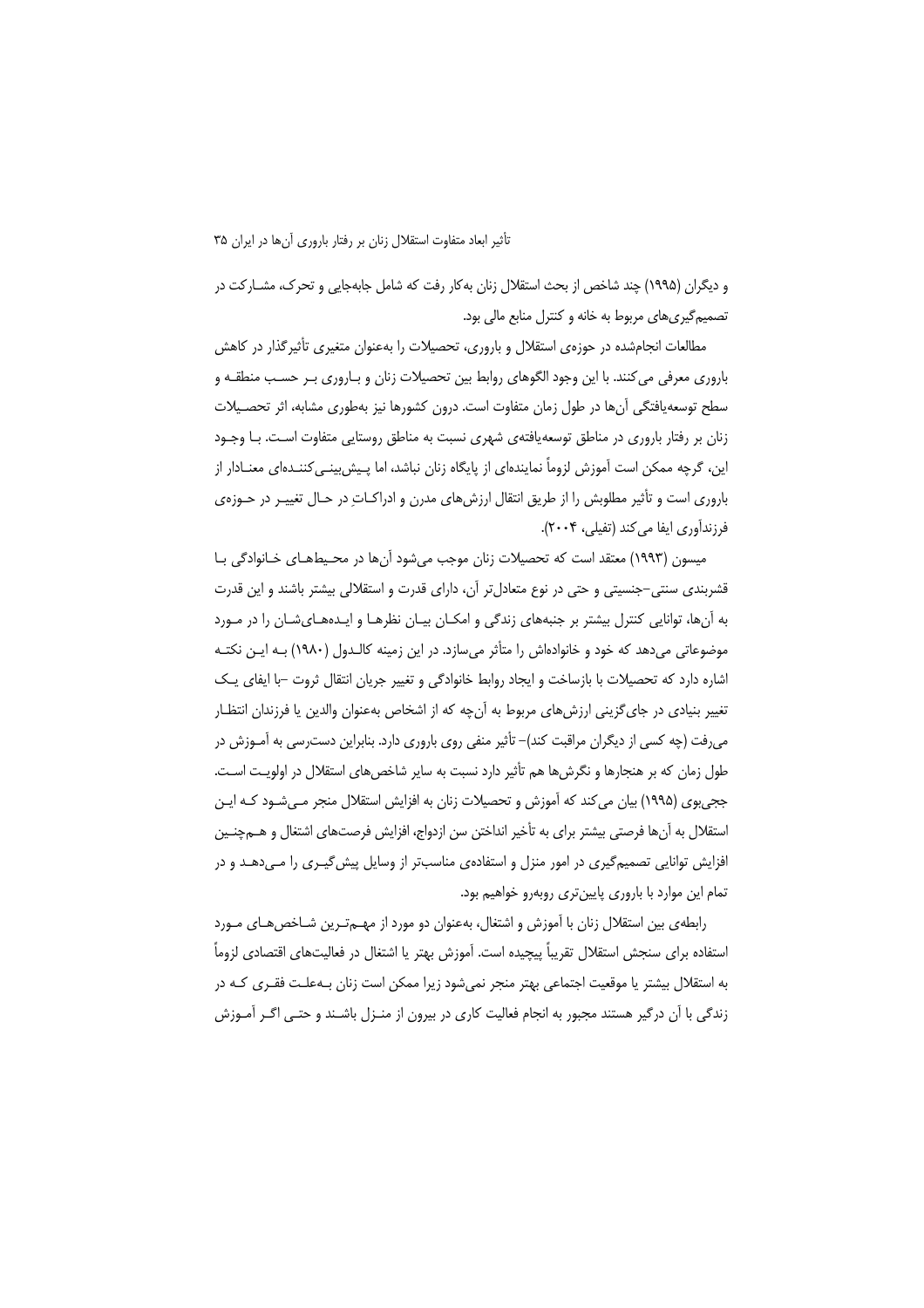منجر به فرصتهای شغلی بهتر شود، لزوماً به معنی استخدام در مشاغل بیرون از منزل یا حصول پول و دست یابی به منابعی برای زنان نیست (ستار و ججیبوی، ۲۰۰۱). در مطالعات صورتگرفتـه در زمینـهی اشتغال زنان و رفتار باروری رابطهای کاملاً مشخص مشاهده نشده است و مطالعـات مختلـف رابطـهای مبهم را بین وضعیت شغلی و باروری نشان دادهاند. در مطالعاتی که بهمنظور سنجش رابطـهی مشــارکت در نیروی کار و باروری صورت گرفته، شواهدی بهدست آمده کـه نشــان(دهنــدهی رابطـهای منفــی بـین استخدام زنان و باروری است (ججی بـوی، ۱۹۹۵، محمـود'`، ۲۰۰۲). در صـورتی کـه دسـتهای دیگـر از مطالعات هیچ رابطهای را بین این دو نشان نمی دهند (آبادیان، ۱۹۹۶: ۱۲: سالوینی، ۱۹۹۹: ۱۳) شواهدی وجود دارد که اشتغال مدرن باعث کاهش باروری می شود، اما بیشتر شغلهای سنتی–کشـاوزی و بخـش خدمات– چنین تأثیری را بر باروری ندارند، از این,رو الگوی روابط بین اشتغال و باروری بر حسب منطقه و سطح توسعهپافتگی آن جامعه در طول زمان متفاوت است. در تحلیل این نتایج متناقض می توان گفت کـه اشتغال صرف باعث كاهش باروري نمىشود، بلكه أنچه در رابطهى وضعيت شغلي و بـاروري تعيـين كننـده است، علاوه بر نوع شغل و بخش شغلی که زن در آن شاغل است، نوع جامعه و هنجارهای حاکم بـر آن در مورد اشتغال بیرون از منزل برای زن است (هیندین ۱۴ ، ۲۰۰۰، ۲۶۰).

مکدونالد<sup>۱۵</sup> (۲۰۰۰) باروری پایین را نتیجهی بهبود و پیشرفتهای بنیادی در ماهیت و موقعیت زنـدگی برای زنان در جامعه مر داند. سنکار سیکیا<sup>۱۶</sup> و همکاران (۲۰۰۱) دریافتند که علی غم سطوح بالای استقلال در یک سیستم مادرسالاری قوی، زنان باروری بالایی دارند. مورگان و هـمکـاران (۲۰۰۲) نیـز در مطالعـهشـان نتیجهگیری کردهاند که اثر استقلال زنان بر باروری در محیطهـای مسـلمان و غیـر مسـلمان در کشـورهای مختلف آسیای جنوب شرقی معنادار نیست.

گرچه مطالعات گوناگون که در جوامع مختلف در مورد رابطهی بین استقلال زنـان و بـاروری و نیـز شدت ارتباط آنها صورت گرفته فراوان و متفاوت است، اما در نهایت همـان گونـه کـه ابرمیـر <sup>۱۷</sup> (۱۹۹۴)

- <sup>11</sup>. Mahmood, N  $12<sup>7</sup>$ Abadian, S.  $13$
- Salvini, S  $14$
- Hindin, M.J  $15$
- McDonald, p.
- $16$ . Sankar, S
- <sup>19</sup>. Obermeyer, C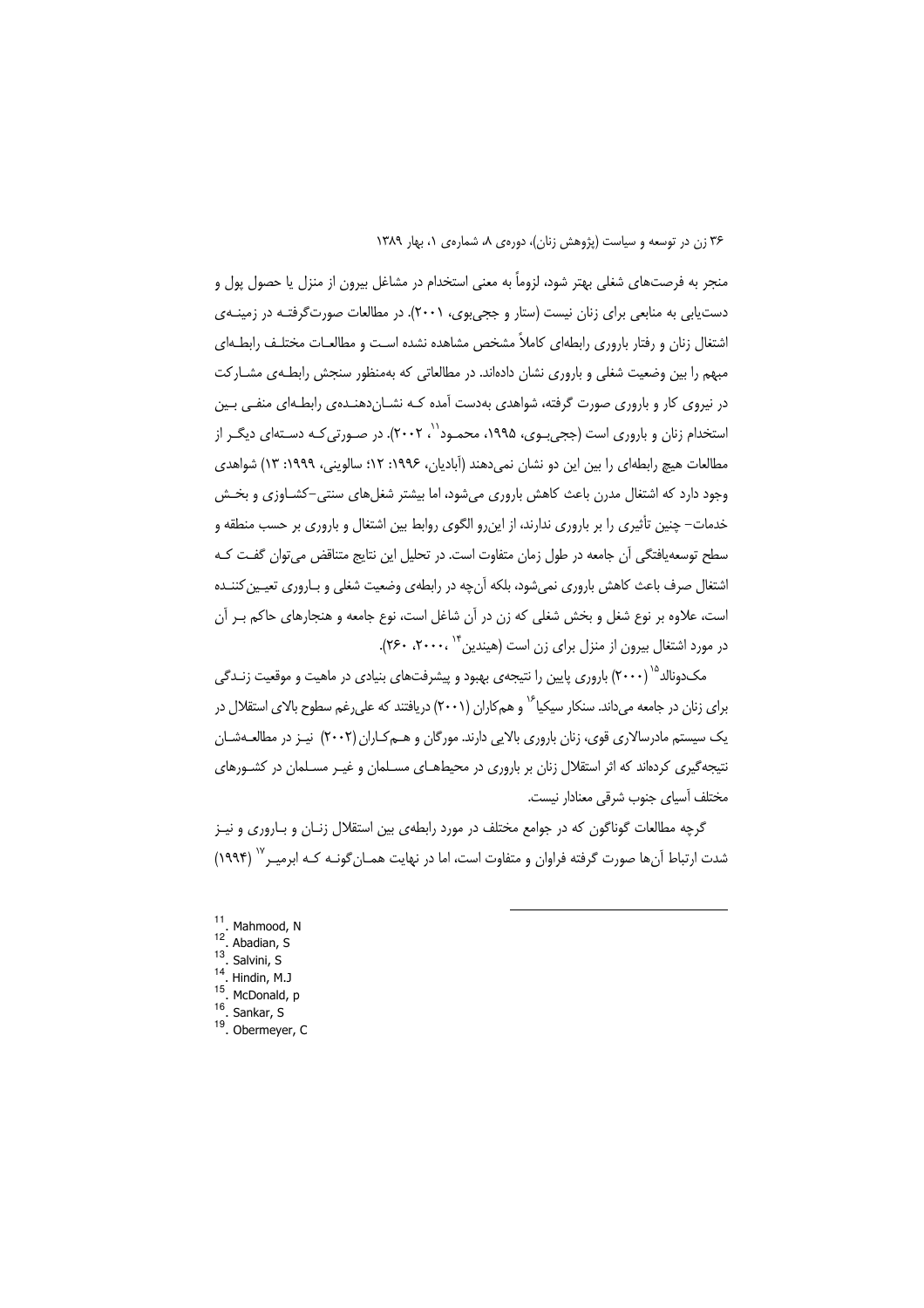بحث کرده است، زمینهی اجتماعی و متغیرهای فرهنگی، مهـمتـرین تعیـین کننـده در میـزان اسـتقلال اکتسابی زنان و نیز رفتار باروری در هر مجموعهی مورد مطالعه است.

بدین ترتیب در سنجش تأثیر ابعاد متفاوت استقلال زنان بر رفتار باروری، علاوه بر استفاده از شاخصهای متفاوت استقلال در حوزهى ويژگىهاى فردى، با كنترل متغيرهايى نظيـر اشـتغال و تحصـيلات بــهعنــوان شاخصهای مربوط به حوزهی عمومی و ساختار اجتماعی می¤وان تأثیر آنها را بـر رفتـار بـاروری سـنجید. تعلق قومی و زبانی نیز که دربرگیرندهی شیوهی زندگی، زبان، ایدهها، اعتقادات و ارزش های خـردهفرهنگــی است می تواند نقش اساسی در تعیین و جهت گیری رفتار باروری زنان در جامعه داشته باشد.

# روش تحقيق

در این پژوهش علاوه بر مطالعات اسنادی، از دادههای طرح «آمارگیری خصوصیات اجتماعی–اقتصـادی خانوار» استفاده کردهایم که توسط مرکز آمار ایران در سال ۱۳۸۰ جمعآوری شد و پاسخگویــانی از تمــام استان های کشور را شامل می شود. در این طرح بر اساس روش نمونهگیری خوشهای یک مرحلهای، ٢٣٢ خوشه در کل کشور (۱۳۹ خوشه در نقاط شهری و ۹۳ خوشه در نقاط روستایی) مشـخص شـد. مجمـوع ۶۹۶۰ خانوار نمونه در این طرح شامل ۳۰۱۱۵ نفر، که از جمعیت مزبور ۱۵۳۱۶ نفر زن بودند و بر مبنای اهداف اساسی پژوهش، ۵۲۱۴ زن ازدواج کردهی ۴۹–۱۵ ساله که به سؤالهای مربوط پاسخ داده بودنـد، بهعنوان نمونه انتخاب شدند.

### يافتههاي تحقيق

در این پژوهش متغیر مستقل، شاخص استقلال زنان است که در سه بعد اطلاعاتی، جابهجایی و تحرک و تصمیم گیری بررسی می شود. به علت تحلیل ثانویه دادههای طرح خصوصیات اقتصادی–اجتماعی خـانوار در این طرح، متغیرهای لازم برای سنجش برخی از شـاخص هـای مـورد مطالعـه در دسـترس نیسـت. شاخص استقلال جابهجایی بهعنوان متغیری که برای سنجش آزادی تحرک و قدرت جابهجایی زنبان در محیطهای مختلف به کار می رود از این شاخصهاست. سؤالهای مورد استفاده برای تعیین شاخص ابعـاد استقلال در جدول (١) ذکر شده است.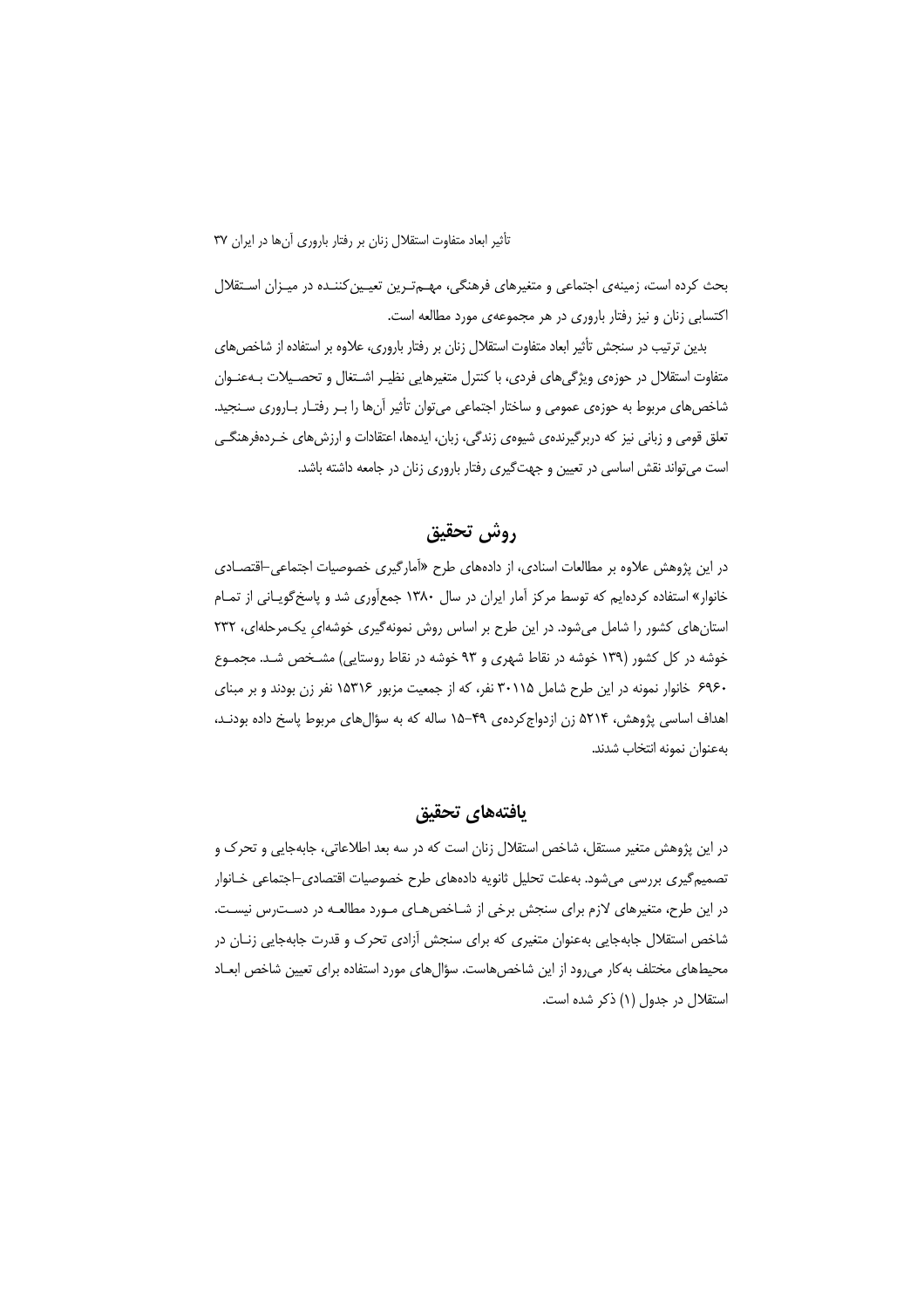| سنجش متغير                 | سؤالها                                                                    |
|----------------------------|---------------------------------------------------------------------------|
| وابسته (باروري)            | تعداد كل فرزندان زنده بهدنياأمده                                          |
| مستقل (استقلال فيزيكي)     | تعداد دفعات تماشای تئاتر و نمایش در یک سال گذشته                          |
| مستقل (استقلال فيزيكي)     | تعداد دفعات شرکت در کنسرت موسیقی در یک سال گذشته                          |
| مستقل (استقلال فيزيكي)     | تعداد دفعات بازدید از موزه و نمایشگاه در یک سال گذشته                     |
| مستقل (استقلال فيزيكي)     | تعداد دفعات رفتن به سینما در یک سال گذشته                                 |
| مستقل (استقلال فيزيكي)     | تعداد دفعات رفتن به پارک، گردش در طبیعت و رفتن به باغ وحش در یک ماه       |
|                            | گذشته                                                                     |
| مستقل (استقلال اطلاعاتى)   | مدت زمان مطالعهى أزاد كتاب در هفت روز گذشته                               |
| مستقل ( استقلال اطلاعاتی)  | مدت زمان مطالعهى آزاد روزنامه و مجله در هفت روز گذشته                     |
| مستقل (استقلال تصميم گيري) | در زندگی شما چه کسی (زن یا مرد بهتنهایی، هر دو با هم) در مورد تعداد       |
|                            | فرزندان تصمیمگیری میکند؟                                                  |
| مستقل (استقلال تصميم گيري) | در زندگی شما چه کسی (زن یا مرد بهتنهایی، هر دو با هم) در مورد فاصله زمانی |
|                            | بین فرزندان تصمیم گیری می کند؟                                            |
|                            | در زندگی شما چه کسی (زن یا مرد بهتنهایی، هر دو با هم) در مورد روش مـورد   |
| مستقل (استقلال تصميم گيري) | استفاده پیش گیری از بارداری تصمیم گیری می کند؟                            |

جدول (۱): سؤالهای مربوط به پرسش نامهی طرح آمارگیری اقتصادی-اجتماعی خانوار، ۱۳۸۰

در مطالعهی عباسی شوازی و دیگران (۱۳۸۳) بهمنظور سنجش استقلال فیزیکی زنـان بـه سـنجش تحرک مکانی زنان در پنج مکان پرداختند، حتی میزان محدودیت زنان برای رفتن به مکـانهـای مـورد نظر (بدون اجازهی همسر یا بدون همراهی یکی از افراد خانواده یا فامیل) را از طریق دو سـؤال ارزیـابی كردند. اما در مطالعهى حاضر بهعلت دست رسى نداشتن به گزينههاى مناسب براى سنجش اين شاخص، مجبور به ترکیب سؤالهایی شدیم که استفاده از این شاخص را برای تحلیل روابط بین استقلال و رفتـار باروری در مواردی با اشکال روبهرو کردهاند.

باروری، متغیر وابستهی مورد مطالعه در این پژوهش است. این مطالعه «تعداد کل فرزندان زنده بهدنیاأمده»ی زنان متأهل ۴۹–۱۵ ساله را بهعنوان شاخص باروری نکاحی در نظر گرفته است که این متغیر به سه سـطح؛ باروری پایین (۲ بچه و کمتر)، باروری متوسط (۴–۳ بچه) و باروری بالا (۵ بچه و بیشتر) دسـتهبنـدی شـده و تحلیلها برای سنجش روابط بین متغیرها با این دستهبندی صورت گرفته است. متغیرهـای کنتـرل کـه بـر اساس مدل نظری تحقیق و در دست رس بودن دادهها انتخاب شدهاند عبارتند از: اشتغال، تحصیلات، سن زن به هنگام ازدواج و قومیت (فارس، بلوچ، ترک، کرد، عرب، لر، گیلکی و مازندرانی).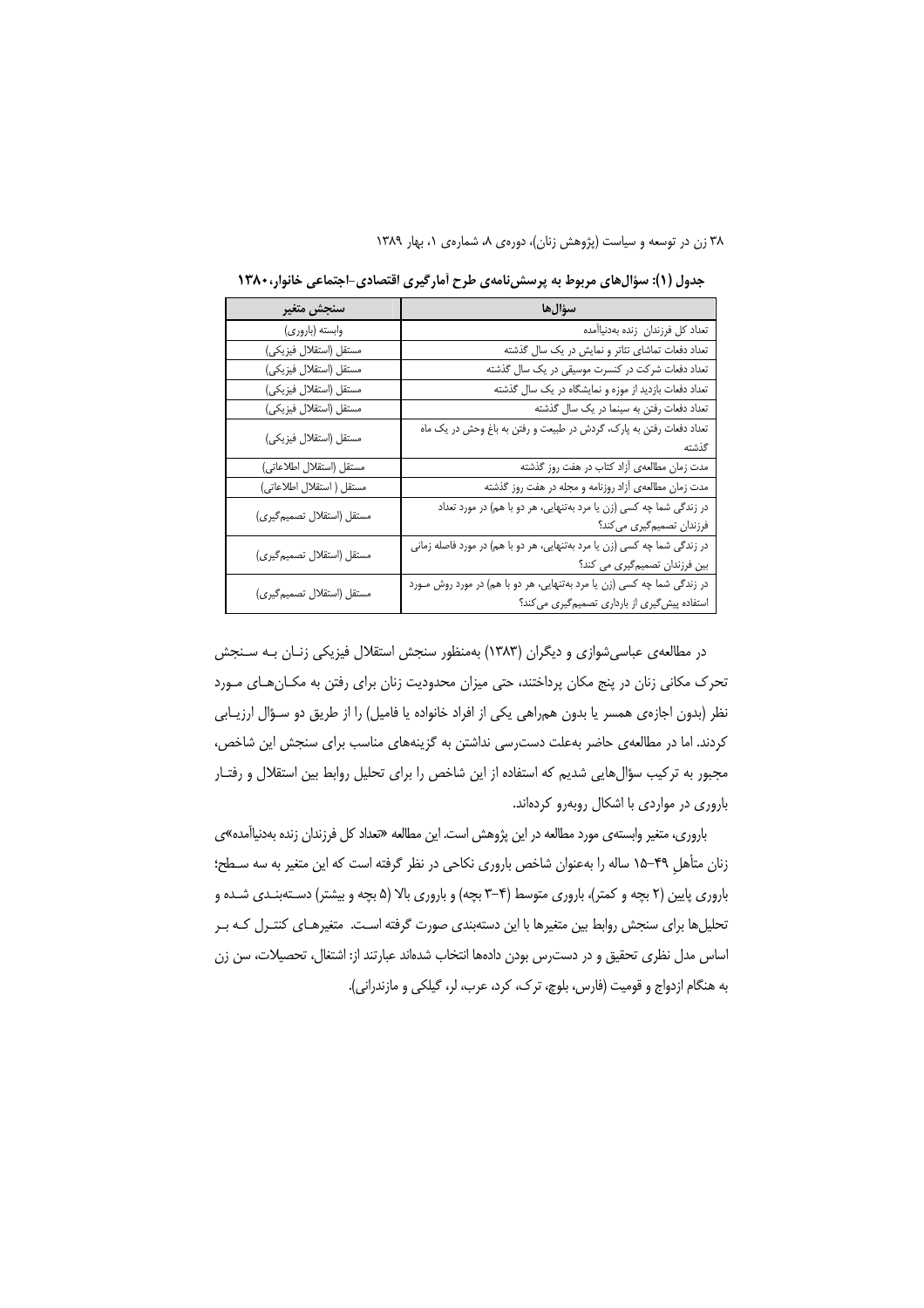#### سنجش سطوح مختلف استقلال زنان

همان طور که در بالا نیز اشاره شد، بهعلت تحلیل ثانویهی دادههای طرح آمارگیری اقتصادی– اجتماعی خانوار، در این پژوهش متغیرهای لازم برای سنجش ابعاد مختلف استقلال در دست رسی نبود. بدین منظـور با استفاده از سؤالءایی که از نظر مفهومی با بحثهای تئوریکی استقلال همسو بودند و با اسـتفاده از روش تحلیل عاملی–روش تحلیل به مؤلفههای اصلی– به خلاصه و دستهبندی این گویهها پرداختیم.

طبق نتايج بهدست آمده از آزمون تحليل عامل، ۲۶۳۶-KMO و آمارهي بارتلـت ۲۷۴/۱۲=BT اسـت كه داراي سطح معناداري مطلوبي است (جدول ٢). در اين آزمون با استفاده از روش چرخش متعامـد از نـوع واريماكس، از ده متغير مرتبط با ابعاد متفاوت استقلال زنان سه عامل استخراج شد. عامل اول كه مربوط بـه میزان جابهجایی و حرکت است تحت عنوان استقلال جابهجایی، عامل دوم کـه بـه نحـوهی تصــمیمگیـری زوجها در ابعاد مختلف زندگی (تعداد فرزندان، فاصلهی زمانی بین فرزندان و روش مورد استفادهی پیشگیری از بارداری) میپردازد بهعنوان استقلال تصمیمگیری و عامل سوم نیز بهعلت ارتباط متغیرهـا بـا جنبـههـای متفاوت دست یابی به اطلاعات بهعنوان استقلال اطلاعاتی دستهبندی و خلاصه شده است.

| متغیرهای هر عامل                                        | استقلال        | استقلال           | استقلال         |
|---------------------------------------------------------|----------------|-------------------|-----------------|
|                                                         | جابهجایی       | تصميم گيري        | اطلاعاتي        |
| تماشای تئاتر و نمایش                                    | $\cdot/\gamma$ |                   |                 |
| شرکت در کنسرت موسیقی                                    | ۰۱۶            |                   |                 |
| بازدید از موزه و نمایشگاه                               | $\cdot/\Delta$ |                   |                 |
| رفتن به سینما                                           | ه/٠            |                   |                 |
| رفتن به پارک، گردش در طبیعت، رفتن به باغ وحش            | ه/٠            |                   |                 |
| تصمیم گیری در مورد تعداد فرزندان                        |                | ۰/۸               |                 |
| تصمیم گیری در مورد فاصلهی زمانی بین فرزندان             |                | ۰/۸               |                 |
| تصمیم گیری در مورد روش مورد استفادهی پیشگیری از بارداری |                | ۰/۵               |                 |
| زمان مطالعهى أزاد كتاب                                  |                |                   | $\cdot/\lambda$ |
| زمان مطالعهی أزاد روزنامه و مجله                        |                |                   | $\cdot/\lambda$ |
| درصد واريانس تبيينشده                                   | ۱۶/۷           | ۱۵/۸              | ۱۳/۶            |
| درصد تراكمى واريانس تبيين شده                           | ۱۶/۷           | $\tau\tau/\Delta$ | ۴۶/۱            |
| مقادير ويژه                                             | ۱/۹            | ۱۱۶               | $\frac{1}{2}$   |
| تعداد متعیرهای هر عامل                                  | ۶              | ٣                 | ٢               |

جدول (٢): نتايج أزمون تحليل عاملي در زمينه ابعاد متفاوت استقلال زنان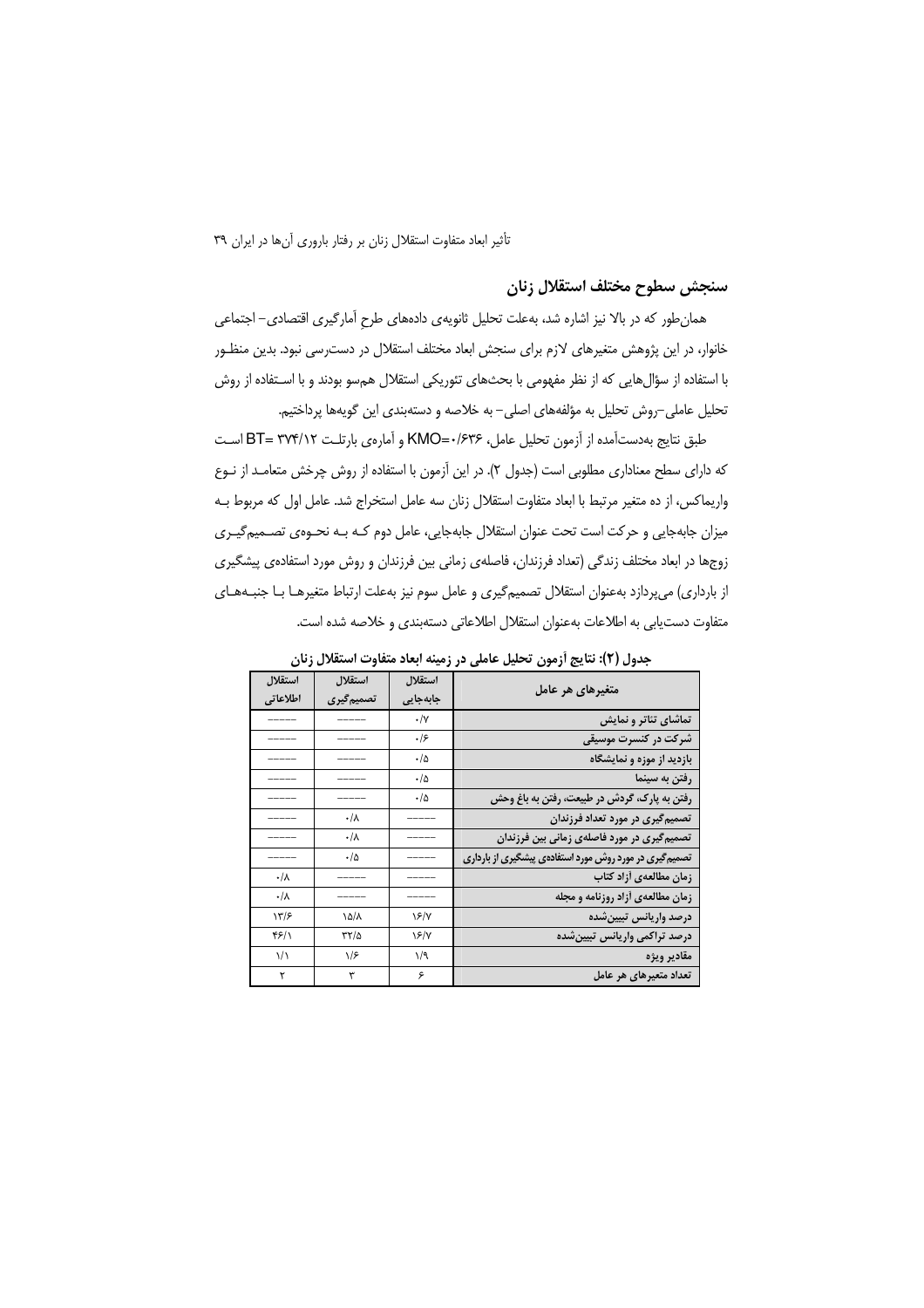با توجه به مباحث نظری مربوط به استقلال زنان و رفتار باروری و نیز در نظر گـرفتن سـطح پـایین باروری و بهبود موقعیت و پایگاه زنان در جامعهی کنونی ایران، مقالـهی حاضـر فرضـیههـای زیـر را در جامعه ی مورد مطالعه تحلیل می کند.

- بین استقلال زنان (اطلاعاتی، جابهجایی، تصمیم گیری) و رفتار باروری رابطه وجود دارد.
- بافت قومی و فرهنگی هر منطقه بر میزان استقلال اکتسابی زنان و در نتیجه سـطح بـاروری آن ها تأثير م*ي گذ*ارد.

در ادامه پس از توصیف دادهها، با استفاده از روش رگرسیون چندگانه و تحلیل مسیر به سنجش تأثیر ابعاد متفاوت استقلال زنان بر رفتار باروری میپردازد.

## يافتههاي تحقيق

#### سطوح باروري:

در این پژوهش بهمنظور مطالعهی وضعیت باروری در جامعهی مورد مطالعـه، بـاروری زنـان را برحسـب تعداد فرزندان زنده بهدنیاآمده<sup>۱۸</sup> و متوسط تعداد زندهزایی<sup>۱۹</sup> در بین گروههای قومی بررس*ـی* کـردهایــم. بـا توجه به این که فارس ها در اکثریت قرار داشتند در نمونهی مورد مطالعه، سطوح باروری ابتـدا در دو طبقـهی فارس و غیر فارس بررسی و سپس با در نظر گرفتن تفـاوتهـای فرهنگـی عمیـق در میـان قومیـتهـای مختلف، به تفكيك گروههاى قومى ملاحظه شد.

در جدول شماره ۳، سطح باروری گروههای قومی با توجه به متوسط تعداد زندهزایی و تعداد کل فرزنـدان زنده بهدنیاآمده مقایسه شده است. شاخص متوسط تعداد زندهزایی که از تقسیم تعداد فرزندان زنده بهدنیاآمده بر تعداد زنان واقع در سنین باروری بهدست می[ید برای گروههای قومی فارس، غیر فـارس و کـل جمعیـت بـه ترتیب ۳/۸، ۴ و ۳/۹ فرزند است. ۳۹ درصد گروههای قومی غیر فارس، چهار فرزند و بیشتر دارند در حالی کـه ۳۲/۳ درصد فارس ها این تعداد فرزند دارند. با توجه به شاخص متوسط تعداد زندهزایی در بین گروههای قــومی مختلف، ابتدا گروه قومی مازنی (۳/۷ فرزند) سپس گیلکی (۳/۹ فرزند) و در نهایت فارس ها (۳/۸ فرزند) در

<sup>18</sup>. Children Ever Born <sup>19</sup>. Average Parity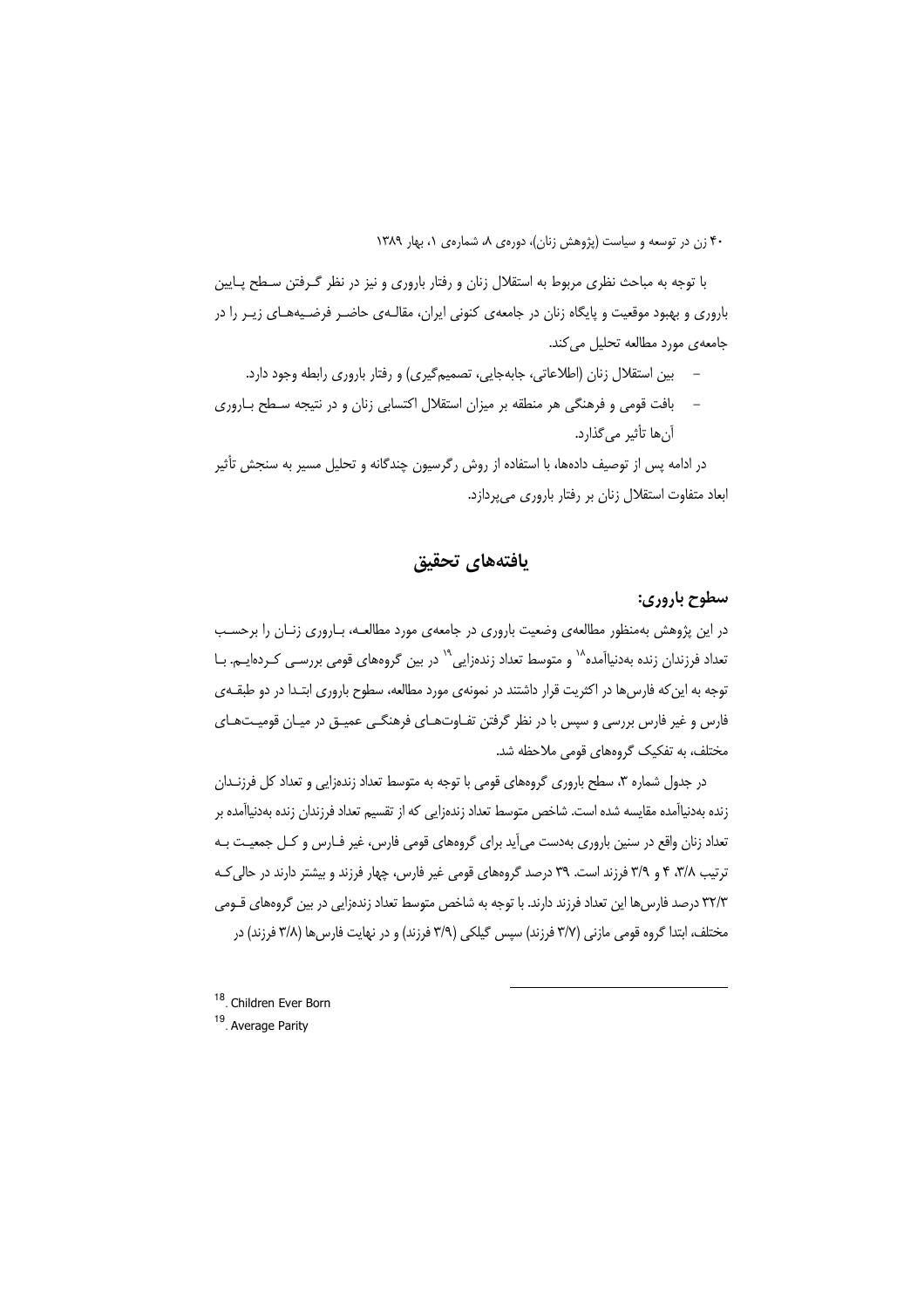پایین ترین سطح باروری قرار دارند. گروههای قومی لر (۴/۳ فرزند)، کرد و بلوچ (۴/۱ فرزند) نیز بـالاترین سطوح باروری را در بین سایر قومیتها تجربه کردهاند. همان گونه که از دادههای جـدول مشــاهده مــی شــود متوسط شمار زندهزایی در میان غیر فارسها بیشتر از ارقام متناظر در بین فارسهاست.

| デデーショー                   |           |                             |                                 |                         |                                    |                   |                 |      |          |
|--------------------------|-----------|-----------------------------|---------------------------------|-------------------------|------------------------------------|-------------------|-----------------|------|----------|
| گروههای قومی             |           | متوسط تعداد                 | تعداد فرزندان زنده بهدنياأمده   |                         |                                    |                   | تعداد           | درصد |          |
|                          |           | زندەزايى                    |                                 |                         | ۲                                  | ٣                 | $\xi$ +         |      |          |
|                          | فارس      | $\mathsf{r}/\mathsf{r}$     | $\mathcal{N}$ .                 | ۱۸/۴                    | $\tau\tau/\tau$                    | ۱۶                | $\tau\tau/\tau$ | 3377 | $\cdots$ |
| غير فارس                 |           | $\mathfrak{r}/\mathfrak{r}$ | $\cdot$ /۶                      | ۱۵/۹                    | $\mathbf{y}$ ./.                   | 18/2              | ٣٩              | ۲۹۴۷ | $\cdots$ |
| کل                       |           | $\mathbf{r}/\mathbf{q}$     | $\lambda \cdot / \lambda$       | $\mathsf{W}/\mathsf{G}$ | $\gamma$                           | ۱۵/۲              | ۳۶/۱            | ۵۲۱۴ | $\cdots$ |
|                          | بلوچ      | $f/\lambda$                 | 17/7                            | 17/7                    | $11/\mathfrak{r}$                  | 17/7              | ۵٢              | 157  | $\cdots$ |
| فارس                     | ترک       | $\mathbf{r}/\mathbf{q}$     | $\frac{1}{\sqrt{2}}$            | $1V/\mathfrak{r}$       | $Y \cdot / Y$                      | ۱۵                | ۳۵/۱            | ۱۳۲۹ | $\cdots$ |
|                          | عرب       | $\mathfrak{r}/\mathfrak{r}$ | $\backslash \cdot / \backslash$ | 17/7                    | 14/9                               | 18/۲              | ۴۶۱۶            | ۱۴۸  | $\cdots$ |
| $\ddot{\bm{\xi}}$ .<br>c | کرد       | ۴/۱                         | 17/5                            | 17/7                    | $\frac{1}{\sqrt{2}}$               | $\lambda/\lambda$ | $\frac{8}{11}$  | ۳۵۶  | $\cdots$ |
| قوميت&ا;                 | گیلک      | $\mathbf{r}/\mathbf{q}$     | Y/Y                             | ۲۲/۶                    | <b>78/7</b>                        | ۱۸/۱              | ۲۴/۹            | ۲۲۱  | $\cdots$ |
|                          | لر        | $\mathbf{r}/\mathbf{r}$     | $\lambda/\lambda$               | 177                     | ۱۵/۱                               | 11/۶              | ۵۱/۹            | ۴۸۴  | $\cdots$ |
|                          | مازندرانی | ۳/۷                         | ۹/۱                             | ۱۵/۳                    | $\mathcal{F}^{\alpha}/\mathcal{F}$ | ۱۹/۹              | ۲۶/۱            | ٢٨٧  | $\cdots$ |

جدول (۳): توزیع نسبی زنان گروههای قومی برحسب متوسط تعداد زندهزایی و تعداد فرزندان زنده بهدنباأمده، طرح أمارگیری احتماعی و اقتصادی خانوار ۱۳۸۰

### استقلال زنان و رفتار باروری

در جدول شماره ۴ تلاش کردهایم تا نتایج تحلیلهای دومتغیره، ابعاد سهگانهی استقلال زنان و رفتار باروری آنها بر حسب متغیرهای کنترل گروههای سنی، تحصیلات و اشتغال را در جامعهی مورد مطالعه بەطور مختصر بيان كنيم.

در حوزهی استقلال اطلاعاتی این فرض مطرح است که زنان با دستیابی به آگاهی و افزایش اطلاعات در زمینههای مختلف، دیدی وسیعتر از دنیای پیرامون خود دارند و در ارتباط با رفتار باروری، با آگاهی از هزینههای داشتن فرزندان زیاد، در مقایسه با زنانی که در این زمینه اطلاعاتی کمتر دارند، باروری پایینتری را تجربه می کنند.

با این فرض، ما تأثیر استقلال اطلاعاتی بر رفتار باروری زنان در مناطق روستایی و شهری را مورد سنجش قرار دادیم. رابطهی معنادار متغیرهای فوق نشان دهندهی تأثیر افزایش استقلال اطلاعاتی بر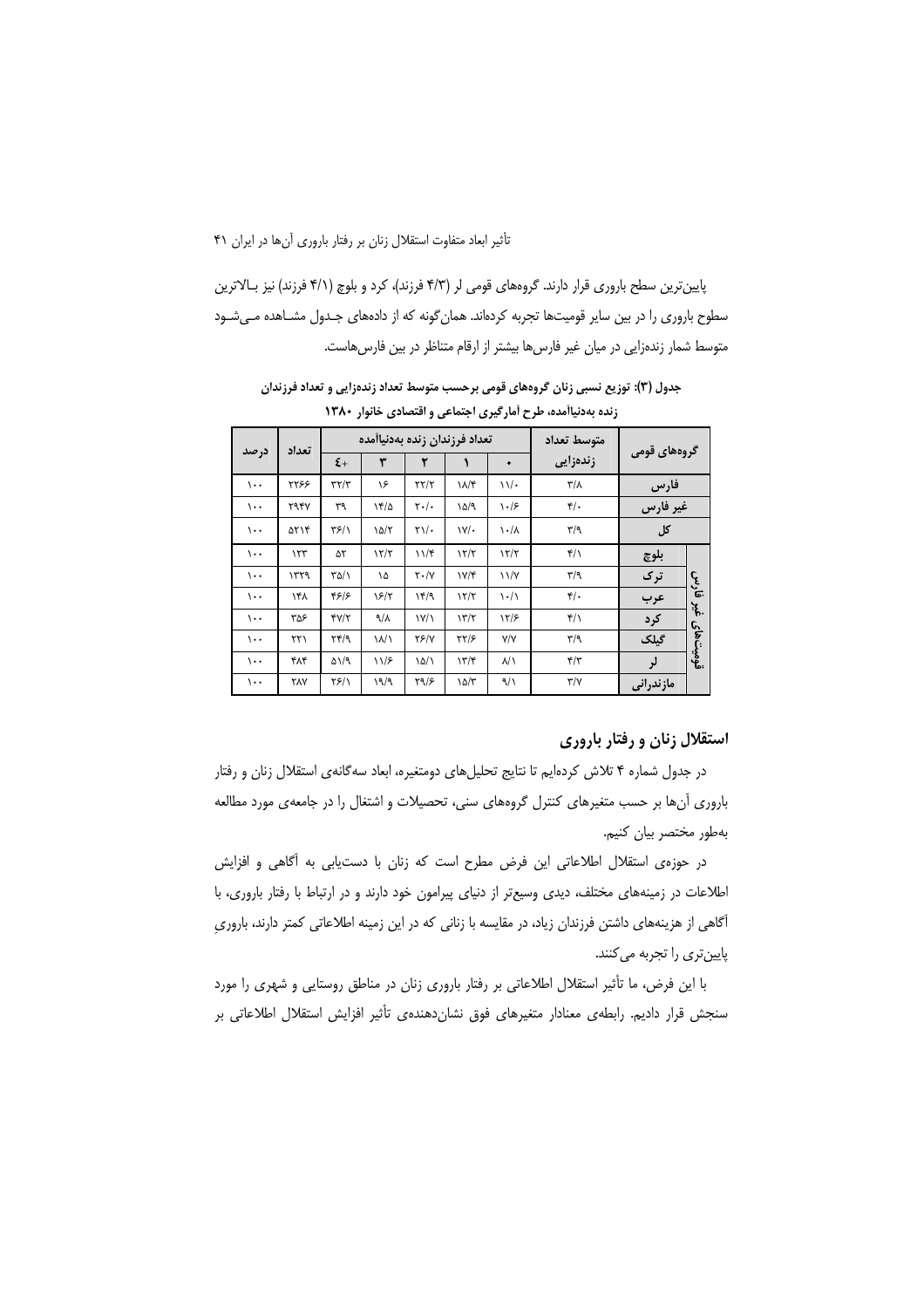کاهش باروری در دو منطقهی شهری و روستایی است، بهگونهای که زنان دارای اطلاعات بالا، کمترین میزان باروری را در هر دو منطقه داشتهاند. در این مطالعه، بهعلت دست رسی نداشتن به گزینههای مناسب برای سنجش استقلال تحرک و جابهجایی، مجبور به ترکیب سؤالهایی شدیم که استفاده از این شاخص را برای تحلیل روابط بین استقلال و رفتار باروری در مواردی (از جمله؛ کاربرد این شاخص برای سنجش میزان تحرک زنان در مناطق شهری در مقایسه با روستا) با اشکال روبهرو کرده است.

در حوزهی استقلال تصمیم گیری، فرضیهی مطرح به این نکته اشاره دارد که زنانی که در امر تصمیم گیری در منزل بیشترین نقش را دارند استقلال بیشتر و برای تصمیم گیری در زمینهی محدود کردن باروری خود امکان دخالت بیشتری دارند که این فرض در نقاط شهری و روستایی تأیید نشد و عملاً کمترین میزان باروری زمانی مشاهده شد که که زوجها به تصمیم گیری مشترک در امور مختلف اقدام می کنند.

| استقلال تصميم گيري                           | استقلال تحرک و<br>جابەجايى | استقلال اطلاعاتى | سطوح بارورى | متغيرهاى منتخب       |                           |  |
|----------------------------------------------|----------------------------|------------------|-------------|----------------------|---------------------------|--|
| تصمیم گیری مشترک<br>زوجين                    |                            | اطلاعات بالا     | پايينترين   | شهری                 |                           |  |
| تصمیمگیری مردان<br>روستایی به تنهایی در منزل |                            | اطلاعات پايين    | بالاترين    | روستايي              | محل سکونت<br>زنان<br>زنان |  |
| بەطور مشترک                                  | تحرک و جابهجایی بالا       | اطلاعات بالا     | پايين ترين  | $10 - 75$<br>ساله    | گروههای '<br>زنان         |  |
| بیشتر مردان به تنهایی در<br>منزل             | تحرک و جابهجایی<br>پایین   | اطلاعات پايين    | بالاترين    | ۳۵ ساله و<br>ييشتر   |                           |  |
| تصمیمگیری زنان به<br>تنهایی در منزل          | تحرک و جابهجایی بالا       | اطلاعات بالا     | يايين ترين  | فوقديپلم و<br>بالاتر | تحصیلات<br>زنان           |  |
| مردان به تنهایی در<br>منزل                   | تحرک و جابهجایی<br>پایین   | اطلاعات پايين    | بالاترين    | بىسواد               |                           |  |
| بهطور مشترک در منزل                          | تحرک و جابهجایی بالا       | اطلاعات بالا     | پايين ترين  | غيرشاغل              | زنان                      |  |
| مردان به تنهایی در<br>منزل                   | تحرک و جابهجایی<br>پایین   | اطلاعات متوسط    | بالاترين    | شاغل                 | تشكي                      |  |

جدول (٤): خلاصه نتایج تحلیلهای دو متغیره رابطه استقلال زنان و رفتار باروری برحسب متغیرهای منتخب، ١٣٨٠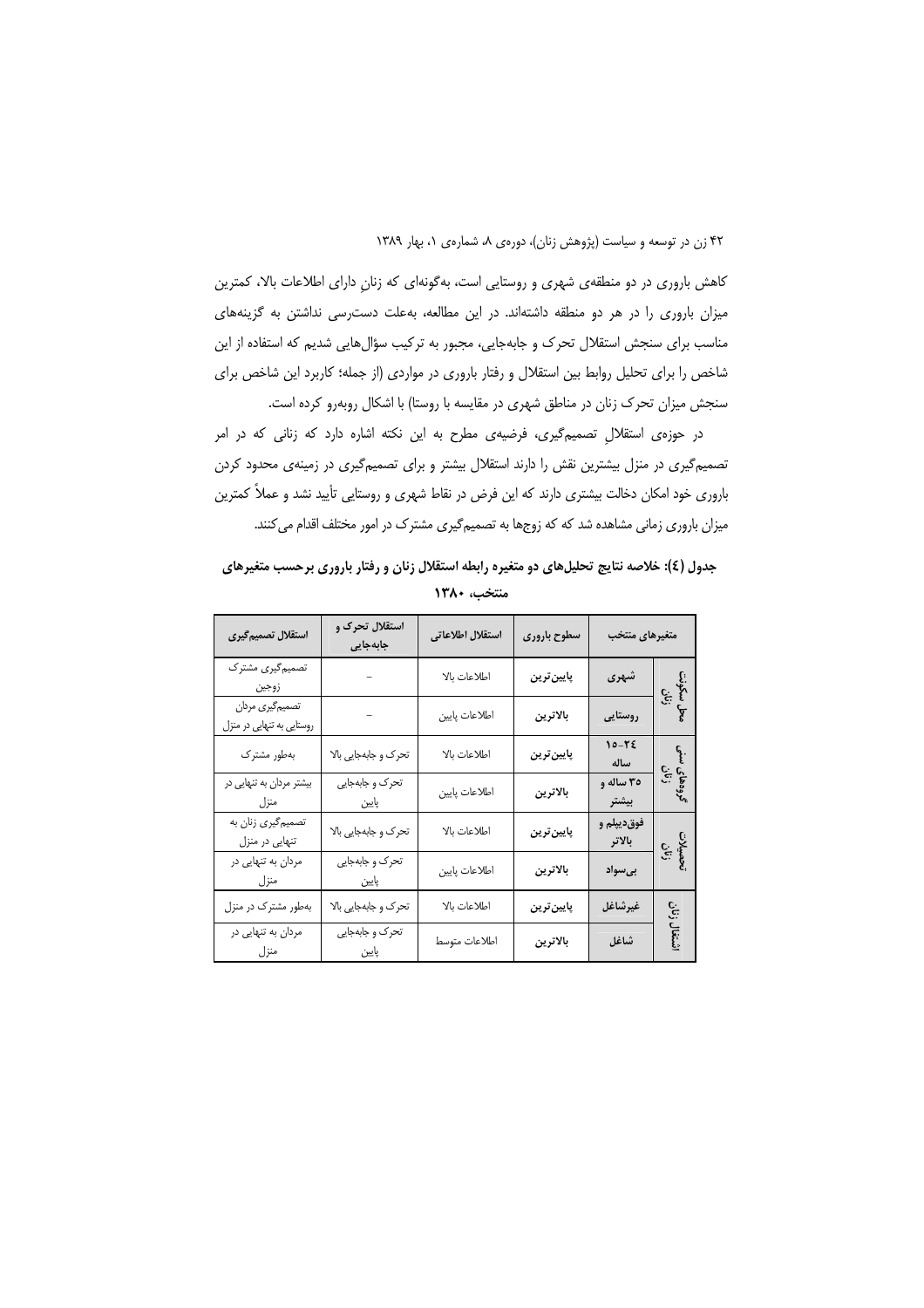در حوزهى استقلال اطلاعاتى اين فرض مطرح است كه زنان با دست يابى به أكاهى و افزايش اطلاعات در زمینههای مختلف، دیدی وسیعتر از دنیای پیرامون خود دارند و در ارتباط با رفتار باروری، با آگاهی از هزینههای داشتن فرزندان زیاد، در مقایسه با زنانی که در این زمینه اطلاعاتی کمتر دارند باروری سطح پایینتری را تجربه میکنند.

میزان استقلال اطلاعاتی زنان در گروهبندیهای مختلف سنی متفاوت است. این روند حکایت از افـزایش دست٫سی زنان جوان تر به اطلاعات و آگاهی در زمینههای گوناگون در مقایسه با زنان دو گـروه سـنی بـالاتر است. آمارههای گاما و کندال نیز وجود رابطهی معکوس بین استقلال اطلاعاتی و باروری را تأیید می کنند.

هرچند ممکن است میزانهای تحرک در سنین مختلف دارای نوسـاناتی باشـد، امـا رابطـهی معکـوس استقلال جابهجایی و سطح باروری در گروههای مختلف سنی تأیید شده است. همچنین بهمرور بـا افـزایش سن نیز با باروری بالاتری روبهرو هستیم. گرچه با افزایش سن بر قدرت تصمیم گیری زنان افزوده میشــود، اما رابطهی استقلال تصمیم گیری و باروری در رابطه با گروههای سنی معنادار نشده است به گونهای کـه (۵۲ درصد) زنان ۳۵ ساله و بیشتر که قدرت تصمیمگیری بالا دارند باروری بالایی را هم تجربه می کنند.

با افزایش تحصیلات زنان، بر میزان اطلاعات آنها نیز افزوده می5ردد. آزمونهـای آمـاری نیـز وجـود رابطهی معکوس استقلال اطلاعاتی و باروری را تأیید می کند بهگونهای که حدود ۵۰ درصـد از بـی.ســودان که دارای اطلاعات پایینی بودند، باروری سطح بالایی را تجربه کردهاند. با افـزایش سـطح تحصـیلات و بـا افزایش اطلاعات و آگاهی زنان، با باروری سطح پایین مواجه میشویم که میتوانیم به تأثیر مسـلم آمـوزش و تحصیلات در تغییر نگرش و ایدهی زنان راجع به موضوعات متفاوت از جمله رفتار باروری پی ببریم.

هرچند رابطهی استقلال جابهجایی و تصمیمگیری با باروری معنادار نشده است، اما در ایــن تحقیــق شاهدیم که با افزایش سواد و تحصیلات، میزان تحرک زنان نیز افزایش می،یابد. نکتهی جالب توجـه در رابطهی تحصیلات و استقلال تصمیم گیری این است که با افزایش سطح سواد، بر میزان تصـمیم گیـری اشتراکی زوجها در امورخانه افزوده می شود و پایین ترین میزان باروری نیز در تمام مقـاطع تحصـیلی بـه هنگام مشارکت زوجها در فرایند تصمیمگیری مشاهده شده است.

زنان شاغل در مقايسه با زنان غير شاغل از اطلاعات و آگاهي بيشتر و تحـرک و جابـهجـايي بـالاتر برخوردارند که هر دو وضعیت (میزان اطلاعات و تحرک و جابهجایی بالا) منجـر بــه کــاهش بــاروری در گروه شاغلان شده است. زنان شاغل همچنین از قدرت تصمیمگیری بیشتری در مقایسـه بـا زنـان غیـر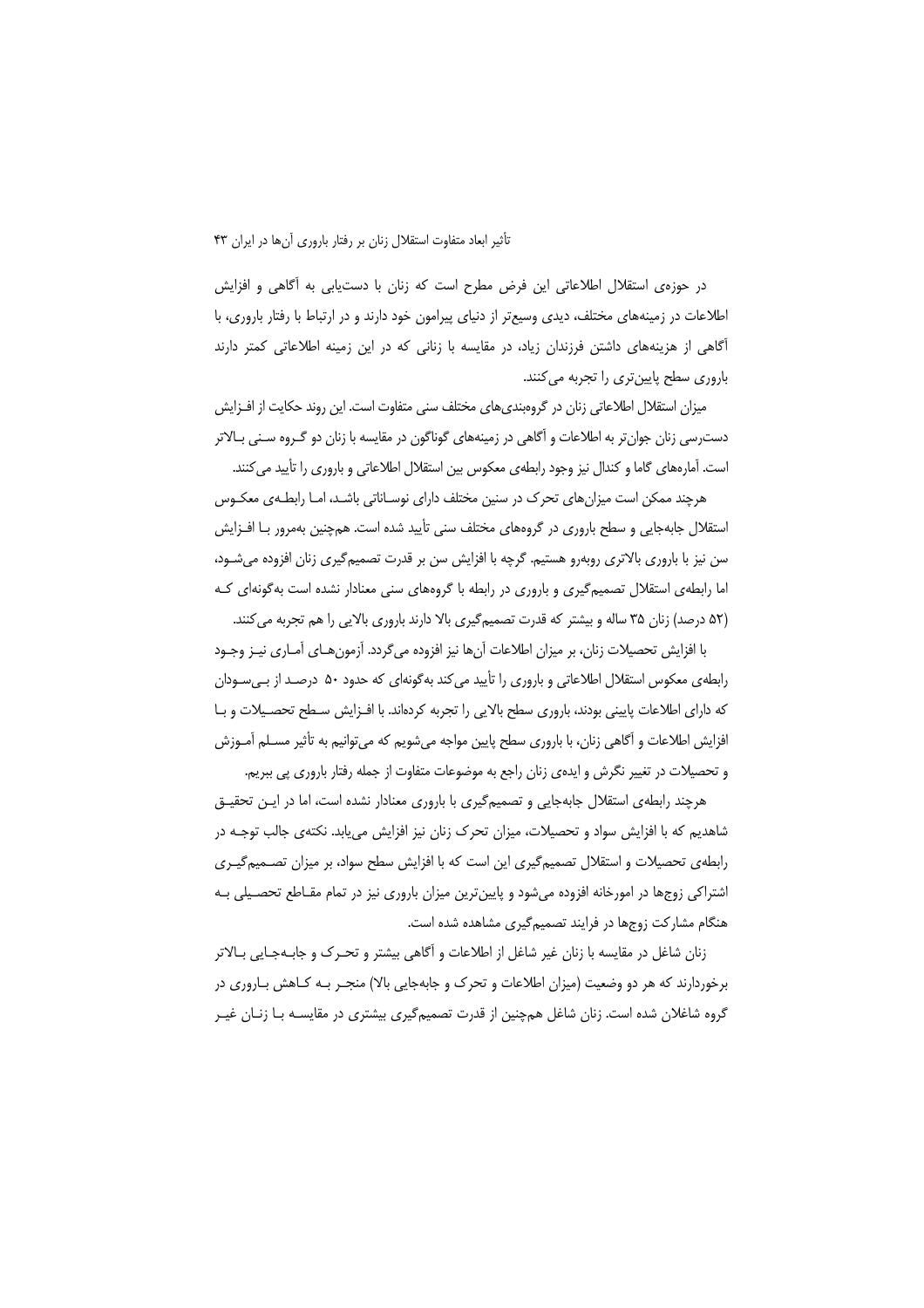شاغل برخوردارند و به هنگام تصمیمگیری زنان شاغل در امور خانه، شاهد باروری سطح پایین در مقایسه با زمانی هستیم که مردان تصمیمگیری میکنند.

در مجموع؛ بالاترین سطوح باروری در بین زنان بیسواد، دارای ۳۵ سال سن و بیشتر، زنان روستایی و زنان شاغل با سطح پایین اطلاعات و تحرک و *جابهجایی* اندک و نیز هنگامی مشاهده شده است که مرد بهتنهایی در منزل تصمیمگیری می کند. پایین ترین سطح باروری نیز در بین زنان ۲۴–۱۵ ساله، زنان با مدرک فوق دیپلم و بالاتر، زنان غیر شاغل و شهری با سطح بالای اطلاعات و آگاهی و نیز تحرک و جابهجایی بالا و همچنین بههنگام تصمیم گیری مشترک با همسرانشان مشاهده شده است.

#### تحليل چندمتغيرهي دادهها

با استفاده از روش رگرسیون چندگانهی گامبهگام (به روش Stepwise) تأثیر متغیرهای مستقل مورد نظر پژوهش –ابعاد متفاوت استقلال زنان– در تبيين متغير وابسته (تعداد فرزندان زنده بهدنياآمده) را بررسی کردیم. از بین ابعاد سهگانهی متغیر مستقل، تنها دو متغیر استقلال جابهجایی و استقلال اطلاعاتی وارد معادلهی رگرسیونی شدند که رابطهای معکوس با رفتار باروری دارند. در مرحلهی اول، متغیر استقلال جابهجایی وارد معادله شد و دو بعد دیگر استقلال از مدل حذف شدهاند. ضریب هبستگی این متغیر با سطح باروری نشاندهندهی رابطهای قوی بین این دو نیست، اما این متغیر بهتنهایی ۲/۸ درصد از تغییرات باروری را تبیین می کند. متغیر استقلال اطلاعاتی در مرحلهی دوم وارد معادله شد که ضریب همبستگی اّن با متغیر وابسته، نشانِ دهندهی ارتباط ضعیف بین اّن دو است. این متغیر همراه با استقلال تحرک و جابهجایی، تنها ۲/۹ درصد از واریانس باروری را تبیین می کنند و بقیهی واریانس تبیین نشده به متغیرهای مستقل زمینهای مربوط است که در این مدل رگرسیونی وارد نشدهاند.

| سطح                     | أزمون معنادارى<br>حضور متغير     | معناداري           | ضريب<br>استاندارد شده       | ضرايب استاندارد نشده                       |                              | ضريب<br>ضريب                     |                    |                  |  |
|-------------------------|----------------------------------|--------------------|-----------------------------|--------------------------------------------|------------------------------|----------------------------------|--------------------|------------------|--|
| معناداري<br>(Sig)       | مستقل<br>در معادله<br>(T- value) | أزمون F<br>(Sig F) | نتا (Beta)                  | ضریب پیش بینی<br>مقدار متغير<br>وابسته (B) | خطاى<br>استاندارد<br>(SE)    | تعيين<br>$(\mathbf{R}^2)$<br>(R) | همبستگى<br>رگرسیون | متغير مستقل      |  |
| $\cdot$ $\cdot$ $\cdot$ | $\Gamma Y/\gamma$                |                    |                             | Y/YY                                       | $\cdot/\cdot \Delta \Lambda$ |                                  |                    | مقدار ثابت       |  |
| $\cdot$ $\cdot$ $\cdot$ | $-\frac{1}{4}$                   | $\cdot/\cdot\cdot$ | $-\cdot/\sqrt{2}$           | $-\cdot/\tau \cdot \gamma$                 | $\cdot/\cdot \tau$ .         | $./-7A$                          | .199               | استقلال جابجايي  |  |
| . / . 7 <sub>A</sub>    | $-\frac{5}{100}$                 | $\cdot/\cdot\cdot$ | $-\cdot/\cdot$ $\mathbf{y}$ | $-\cdot/\cdot$ ۳۶                          | $.  . \rangle$ ۶             | .1.79                            | .1YY               | استقلال اطلاعاتي |  |

جدول (٥) عناصر اصلی تحلیل رگرسیون چند متغیری برای پیش بینی متغیر وابسته (سطح باروری)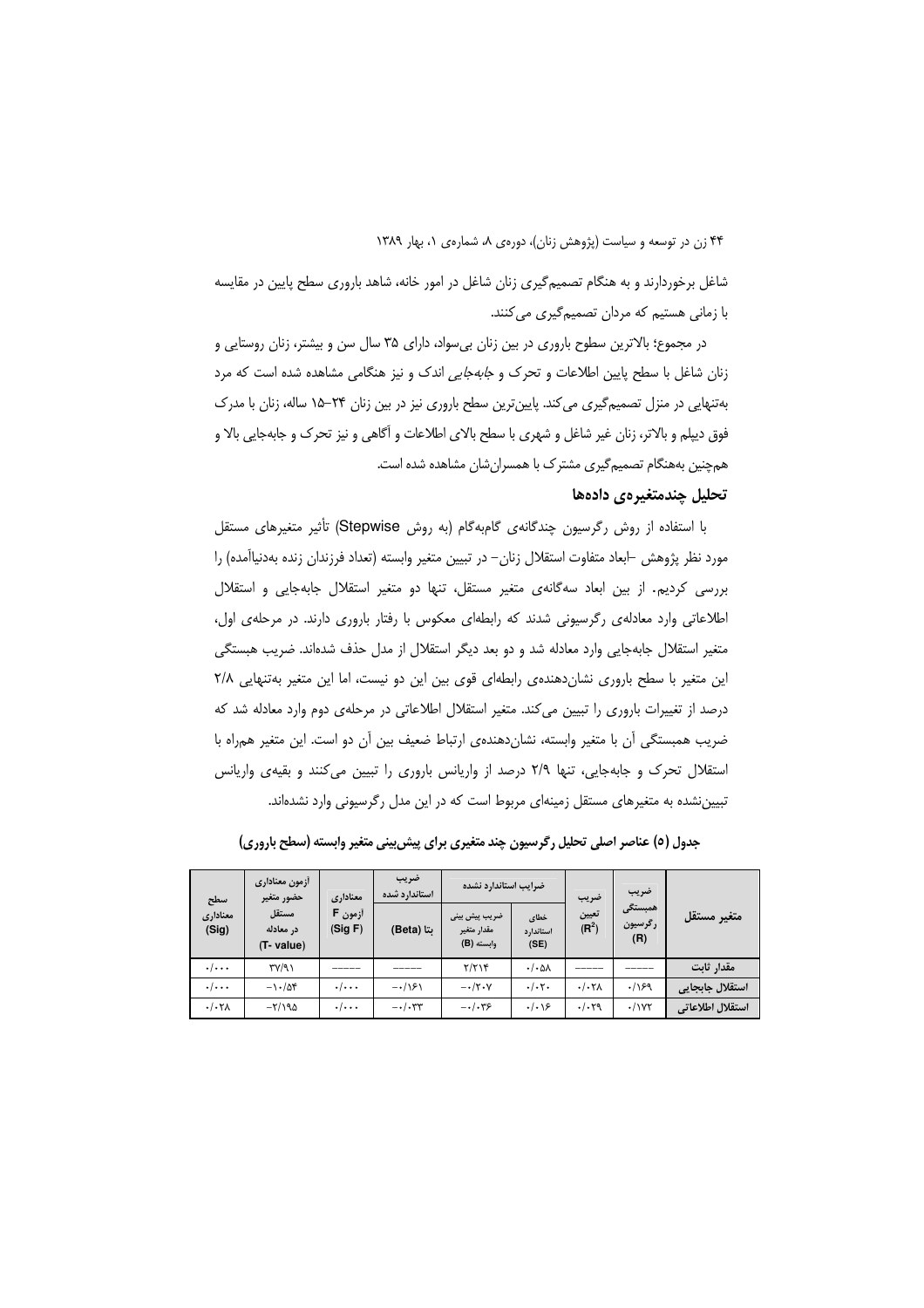$\cdot$  /  $\cdot$   $\tau$   $\tau$ 

با وجود بحثهای تئوریک، همان گونه که مشاهده می شود دو بعد اسـتقلال (اطلاعـاتی و تحـرک و جابهجایی) بهطور تقریبی تنها ۳ درصد از تغییرات باروری را تبیین می کننـد. بـا توجـه بـه میـزان پـایین واریانس تبیینشده متغیر وابسته (باروری)، توسط ابعاد سهگانهی استقلال و بـا اسـتفاده از روش تحلیـل مسیر، اثرات مستقیم و غیرمستقیم متغیرهای مستقل را بر متغیر وابسته سنجیدیم. چهـار متغیـر اشـتغال، تحصیلات، قومیت و سن زنان در اولین ازدواج بهعنوان متغیرهایی بیرونبی کـه بـا تـأثیر بـر متغیرهـای استقلال بر باروری تأثیر می گذارند در چهار مرحله وارد دیاگرام مسیر شد.

|                          | ת יידע לייין וינגנטו יו ידיע יידיע ייזעט |                                  |                                            |
|--------------------------|------------------------------------------|----------------------------------|--------------------------------------------|
| باروري<br>نغیر های مستقل | اثرات مستقيم                             | اثرات غيرمستقيم                  | مجموع اثرات<br>(مستقيم و غير مستقيم)       |
| ستغال                    | $-\cdot/\cdot\Delta5$                    | $\cdot/\cdot\cdot$               | $-\cdot/\cdot\Delta \mathsf{r} \mathsf{v}$ |
| حصيلات                   | $-1499$                                  | $-\cdot/\cdot$ ۳۶                | $-\cdot/\Delta$ ۴۵                         |
| وميت                     | $.$ /۰۴۶                                 | $-\cdot/\cdot \cdot \mathsf{YY}$ | $-\cdot/\cdot$ ۴۳                          |
| ىن زن در اولين ازدواج    | $-\cdot/\cdot\tau$                       |                                  | $-\cdot/\cdot \tau$                        |
| ستقلال تحرک و حایجایی    | $-\cdot/\sqrt{2}$                        | $-\cdot/\cdot\cdot$ Y            | $-\cdot/\lambda$                           |

 $-$ ./. $rr$ 

استقلال اطلاعاتي

جدول (٦) مجموع تأثيرات مستقيم و غيرمستقيم متغيرهاي مستقل ير متغير وابسته (باروري) در نمودار تحليل مسير

با مشاهدهی دادههای جدول شماره ۶ متوجه میشویم متغیری که بیشترین تأثیر را بهطور مستقیم و غیرمستقیم بر باروری داشته است، متغیر تحصیلات با ضریب بتای ۰۰/۵۴۵– است. پس از آن، دو متغیر استقلال جابهجایی و اشتغال، با ضرایب بتای ۰۰/۱۷– و ۰۰/۰۵۳۷– بیشترین تأثیر را در تبیین متغیر وابسته داشتند. مقدار ضریب تبیین برابر ۰/۳۱۹ بهدست آمده است که ۳۱/۹ درصد از مجموع تغییرات متغیر وابسته (باروری) توسط مدل تحلیلی فوق تبیین شد و مدل عِلّی بهدستآمده ۵۸/۱ درصد از تغییرات متغیر وابسته را تبیین نمی کند.

همانگونه که در نمودار نیز ملاحظه میشود، تحصیلات زنان مهمترین متغیری است که بهطور مستقیم و غیر مستقیم بر باروری تأثیرگذار است. این متغیر با ضریب بتای ۰۰/۴۹۹— بیشترین تأثیر را بهطور مستقیم بر باروری دارد در حالی که اثر غیر مستقیم آن با تأثیر بر دو بعد استقلال اطلاعاتی و تحرک و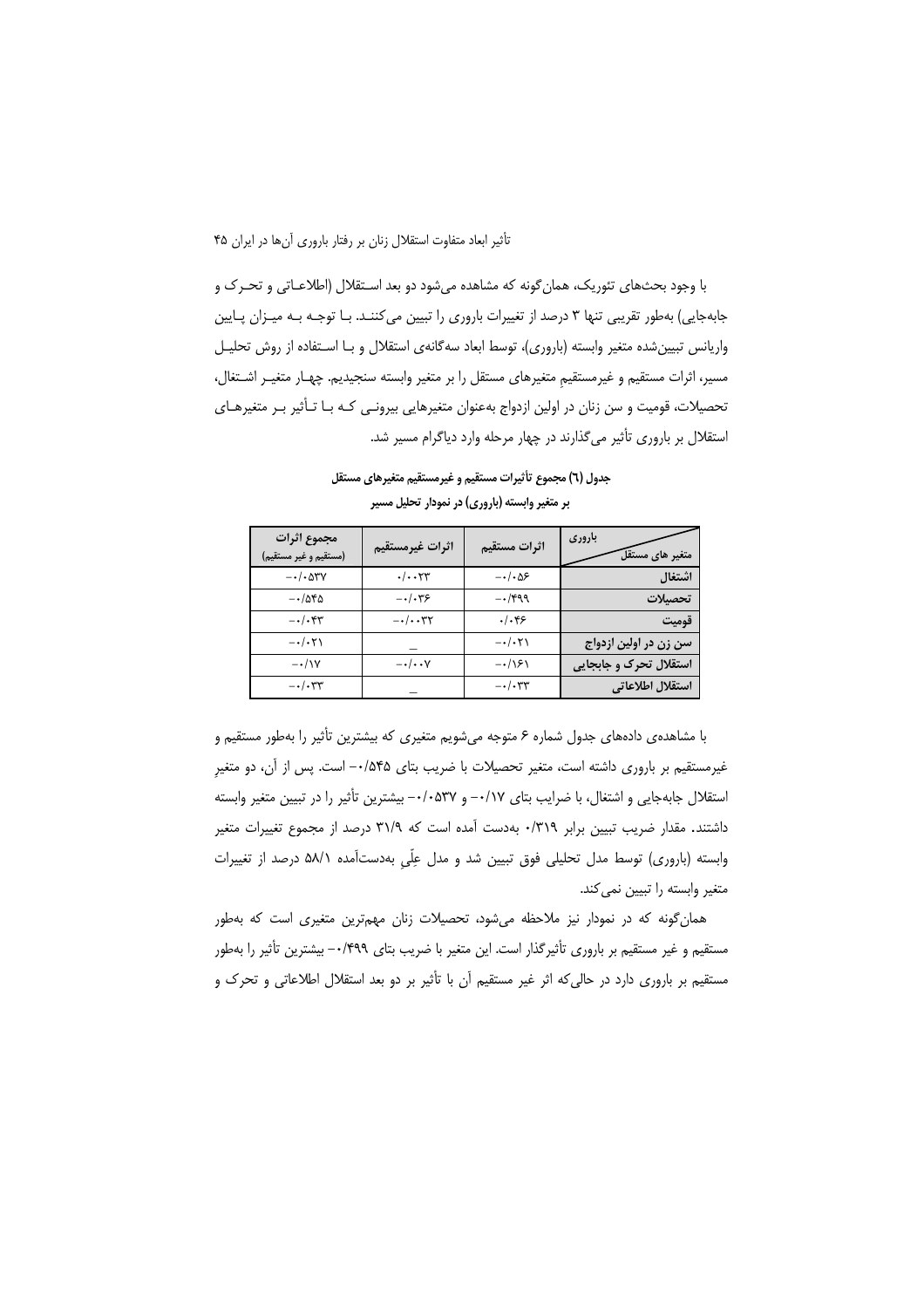جابهجایی به ۲۶-۰- کاهش یافته است. متغیر اشتغال نیز بهطور مستقیم بیشترین تأثیر را بر رفتار باروری دارد در حالی که اثر غیر مستقیم آن با تأثیر بر دو بعد استقلال به ۰/۰۰۲ کاهش می یابد.



در مباحث نظری صورت گرفته در حوزهی استقلال زنان، تحصیلات و اشتغال به عنوان دو متغیر مهم تأثیرگذار بیان شدهاند که میتوانند با تأثیر بر استقلال زنان بیشترین تأثیر را بر باروری داشته باشد، اما عملاً همان گونه که در نمودار شماره (۱) نیز مشاهده میشود، تأثیر مستقیم این دو متغیر بر رفتار باروری در جامعه ی مورد مطالعه مشهودتر است. نتایج مطالعهای که مورگان و دیگران (۲۰۰۲) در مورد تفاوتهای پبن جوامع مسلمان و غیر مسلمان در بحث استقلال زنان و باروری در چهار کشور منتخب آسیایی (هند، مالزی، تایلند و فیلیپین) انجام دادند نیز حکایت از تأثیر بیشتر دو متغیر تحصیلات و اشتغال بر رفتار باروری زنان در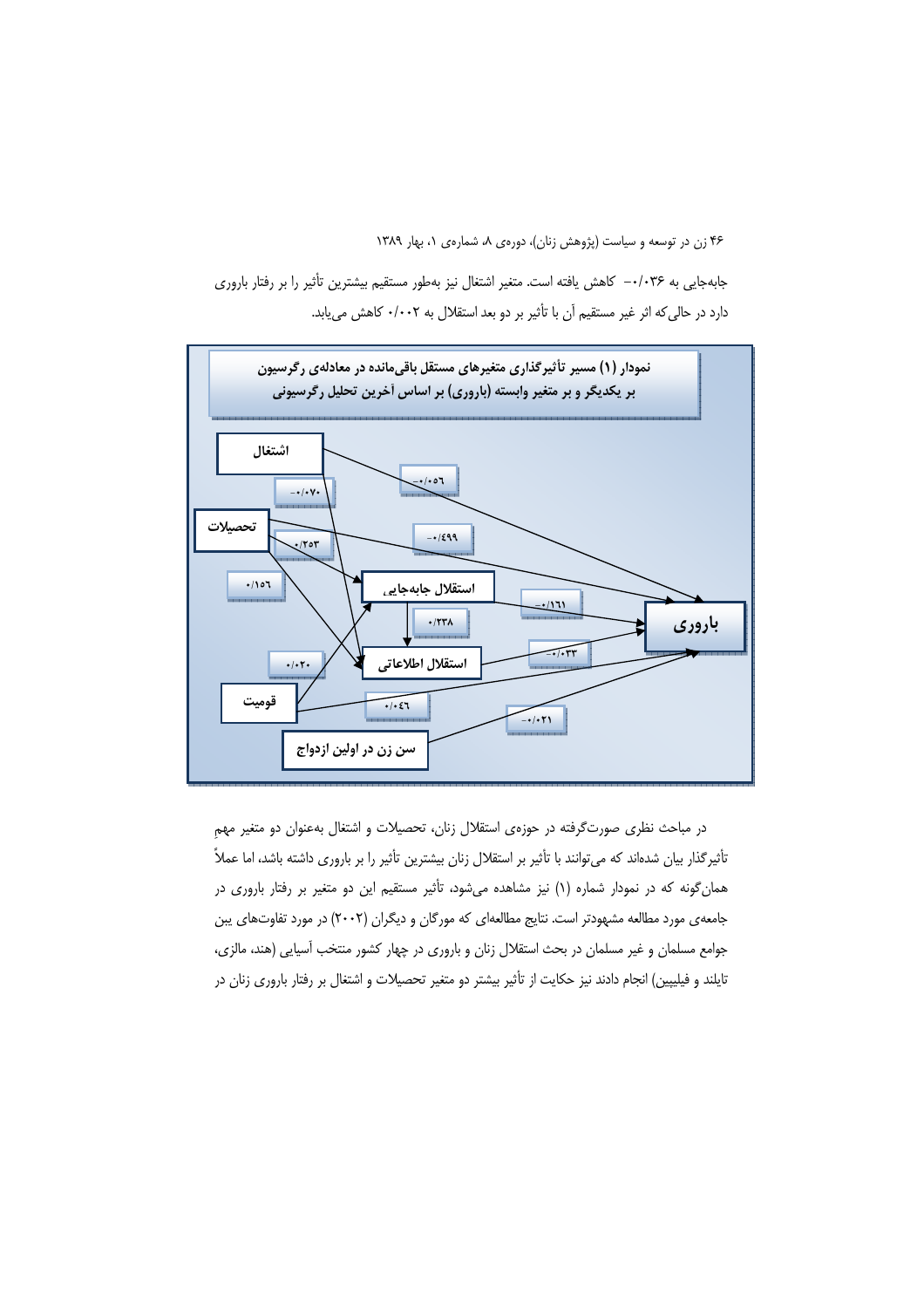مقایسه با متغیر استقلال دارد. در این مطالعه نیز با کنترلی که روی تحصیلات زنان صورت گرفت شواهدی از ارتباط بین استقلال زنان بر رفتار باروری آنها بهطور مستقیم یافت نشد.

### نتيجه گيري

بهبود نسبی پایگاه و موقعیت زنان در سال های اخیر و همزمانی آن با کاهش سریع باروری در اواخر دهــهی ۶۰ و نیمهی اول دههی ۷۰ و رسیدن باروری به سطح جانشینی، فرضیهی تأثیر بهبود موقعیت و استقلال زنان بر کاهش باروری را تقویت کرده است. هدف از پژوهش حاضر نیـز، سـنجش اثـر اسـتقلال زنـان بـر کاهش باروری آنها در ایران با استفاده از دادههای طرح آمارگیری از خصوصیات اجتماعی–اقتصادی خانوار در سال ۱۳۸۰ بوده است.

در این پژوهش، رابطهی بین سه بعد استقلال (اطلاعاتی، تحرک و جابهجایی و تصمیمگیری) و بـاروری تأييد شد. بدين معنى كه زنان داراي اطلاعات بالا و تحرك و جابهجايي بيشتر، عمدتاً با باروري سطح پايينتر مواجهاند و بالعکس؛ این استقلال کمتر در بین دارندگان فرزند بیشتر مشاهده میشود. زمانی که زنان در منـزل دارای قدرت تصمیم گیری باشند در مقایسه با زمانی که مردان در امور منزل تصمیم گیری می کنند بـا بـاروری سطح پایین (۲ بچه و کمتر) مواجهیم. نکتهی مهم و جالب توجه در حوزهی استقلال تصمیم گیری، مشاهدهی پایینترین سطح باروری به هنگام اتخاذ تصمیم اشتراکی زوجها در امور منزل است. بـا توجـه بـه یافتـههـای تحقیق می توان به این نتیجه رسید که تحت تأثیر تحولات پدیدآمده در خانواده، قدرت مردان بهعنوان رئـیس خانوار بهتدریج در حال کاهش است. نقش های جنسیتی حاکم بر ساختار خانواده دچار تحول شـده و افـراد در جامعه ی کنونی به سازگاری با نقش های جدید تن دادهاند.

گرچه تأثیر ابعاد سه گانهی استقلال زنان در تبیین رفتار باروری در جامعهی ایران مشهود است، امـا این شاخص بهعلت تأثیر پذیرفتن از سایر متغیرهای زمینهای (نظیر تحصیلات و اشتغال) نقشی اندک در تبيين تغييرات باروري دارد.

ضریب تعیین محاسبهشده از طریق رگرسیون برای ابعاد سه گانهی استقلال زنان ۰/۰۲۹ بهدست آمد که با وارد شدن متغیرهای زمینهای (تحصیلات، اشتغال و قومیت و سن زن بههنگام اولین ازدواج) به ۰/۳۱۹ افزایش یافت. در بین متغیرهای مستقل، استقلال تحرک و جابهجایی و در بین متغیرهای کنترل، تحصیلات بیشترین تأثیر را در تبیین رفتار باروری زنان در ایران دارد. هر اندازه زنان از آگاهی و اطلاعاتی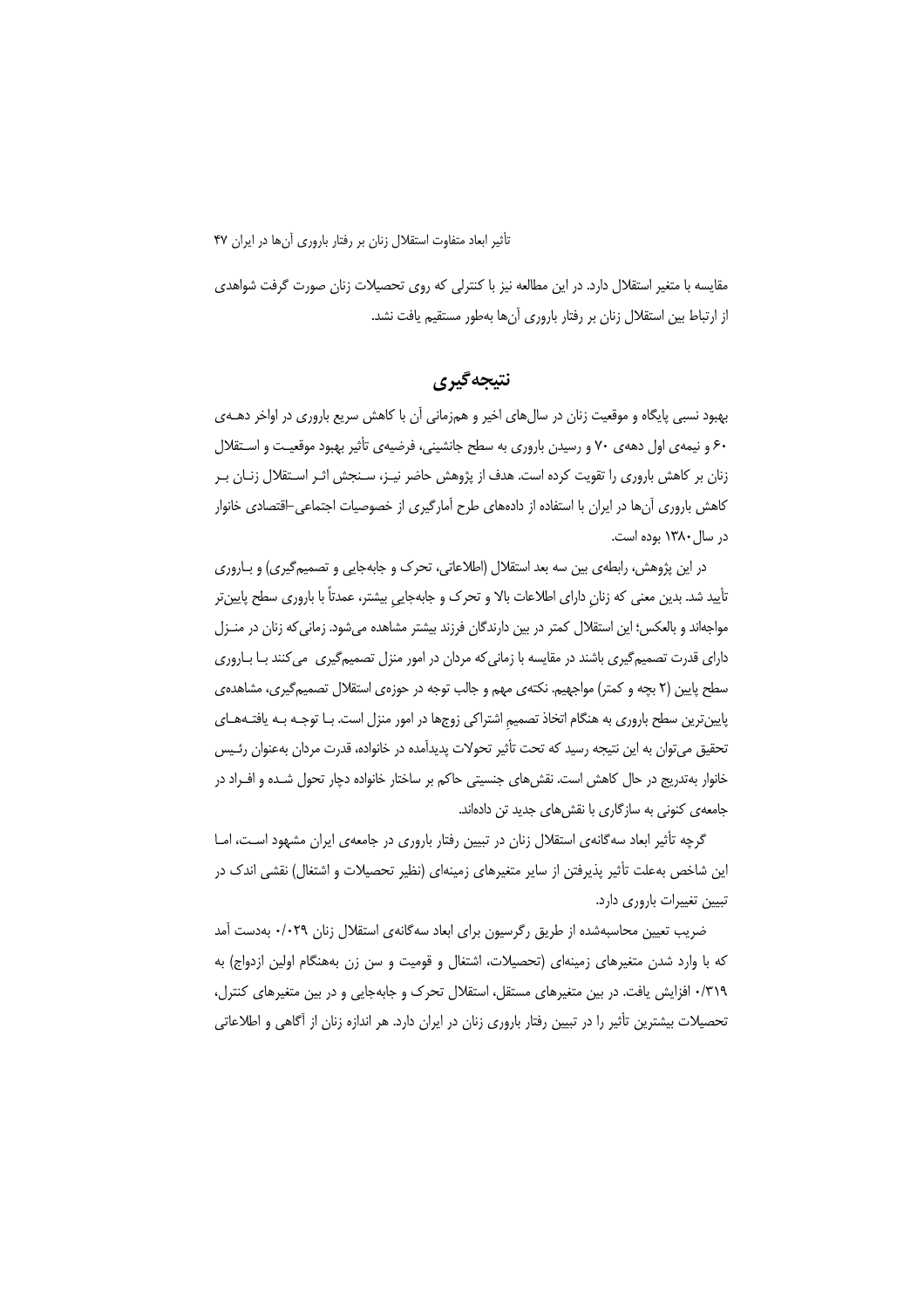بیشتر در ارتباط با محیط پیرامون خود برخوردار باشند و به همان اندازه نیز از قدرت تحرک و جابهجایی در محیط پیرامون بهره برده باشد، با اطلاع از هزینهی باروری بالا و همچنین دسترسی بیشتر به وسایل پیشگیری مناسب، باروری پایین تری خواهند داشت. افزایش استقلال اطلاعاتی با کاهش باروری در دو منطقهی شهری و روستایی همراه است. بیشترین میزان باروری در بین زنان روستایی با تحرک پایین و كمترين ميزان آن در بين زنان شهري با تحرك بالا مشاهده شده است. رابطهي معكوس بين استقلال اطلاعاتی و سطح باروی در گروههای مختلف سنی تأیید شده است و همچنین بهمرور و با افزایش تحصیلات (با افزایش اطلاعات و آگاهی زنان) با باروری سطح پایین روبهرو هستیم. بالاترین میزان جابهجایی و تحرک نیز در بین دارندگان مدرک فوق دیپلم و بالاتر مشاهده میشود. در حوزهی استقلال تصمیم گیری، با افزایش تحصیلات، با افزایش نحوهی مشارکت تصمیم گیری زوجها روبهرو هستیم و كمترين ميزان باروري هم در اين نحوهي تصميم گيري مشاهده شده است.

قومیت بهعنوان دیدگاه و شیوهی عمل فرهنگی که اجتماعی معین از مردم را متمایز می کند و همچنـین بهعنوان متغیری مهم در شکل دادن نیتها و رفتار افراد در آن گروه قومی، تأثیری بهسزا در میـزان اسـتقلال اکتسابی زنان درآن جامعه دارد. در بین گروههای قومی مختلف، سطوحی متفاوت از استقلال اطلاعاتی وجـود دارد. بالاترین میزان استقلال اطلاعاتی در بین گروههای قومی فارس، گیلکی، ترک و مازنی زبان مشاهده شد و رابطه بین افزایش اطلاعات و باروری سطح پایین تنها در گروه فارس;بانها معنادار شد در حالی که رابطهی بین استقلال جابهجایی بالا و باروری پایین در بین تمام گروههای قومی بهغیر از بلوچها تأیید شده است. زنان گروههای قومی فارس، ترک، کرد و مازنیiبان از استقلال تصـمیمگیـری در امـور زنـدگیشـان برخوردارنـد. بالاترین میزان نحوهی تصمیم گیری مشارکتی زوجها در گروه قومی فارسی زبان مشاهده شده است. با وجـود این، رابطهی استقلال تصمیمگیری زنان و باروری در هیچیک از گروههای قومی تأیید نشده است.

افزایش سطح تحصیلات و تغییر نسبت جنسی دانشجویان دانشگاه به نفع دختران در سال هـای اخیـر در ایران، تغییری عمده است که در سطح دانش[موختگی زنان در ایران ایجاد کرده است. همان گونه کـه در ایـن تحقیق هم مشاهده شد، افزایش تحصیلات زنان تأثیری بهسزا بر کاهش سطح باروری در ایران دارد. این نکته كه آموزش بيشتر منجر به افزايش سطح أگاهي و اطلاعات جنبي زنان ميشود و قدرت تحرك و جابـهجـايي آنها را افزایش میدهد، غیر قابل انکار است، اما همان گونه که در این تحقیق –و هــمچنـین سـایر مطالعـات صورتگرفته در این حوزه نظیر؛ مطالعه مورگان در جوامع مسـلمان آسـیای جنـوب شـرقی– مشـاهده شـد،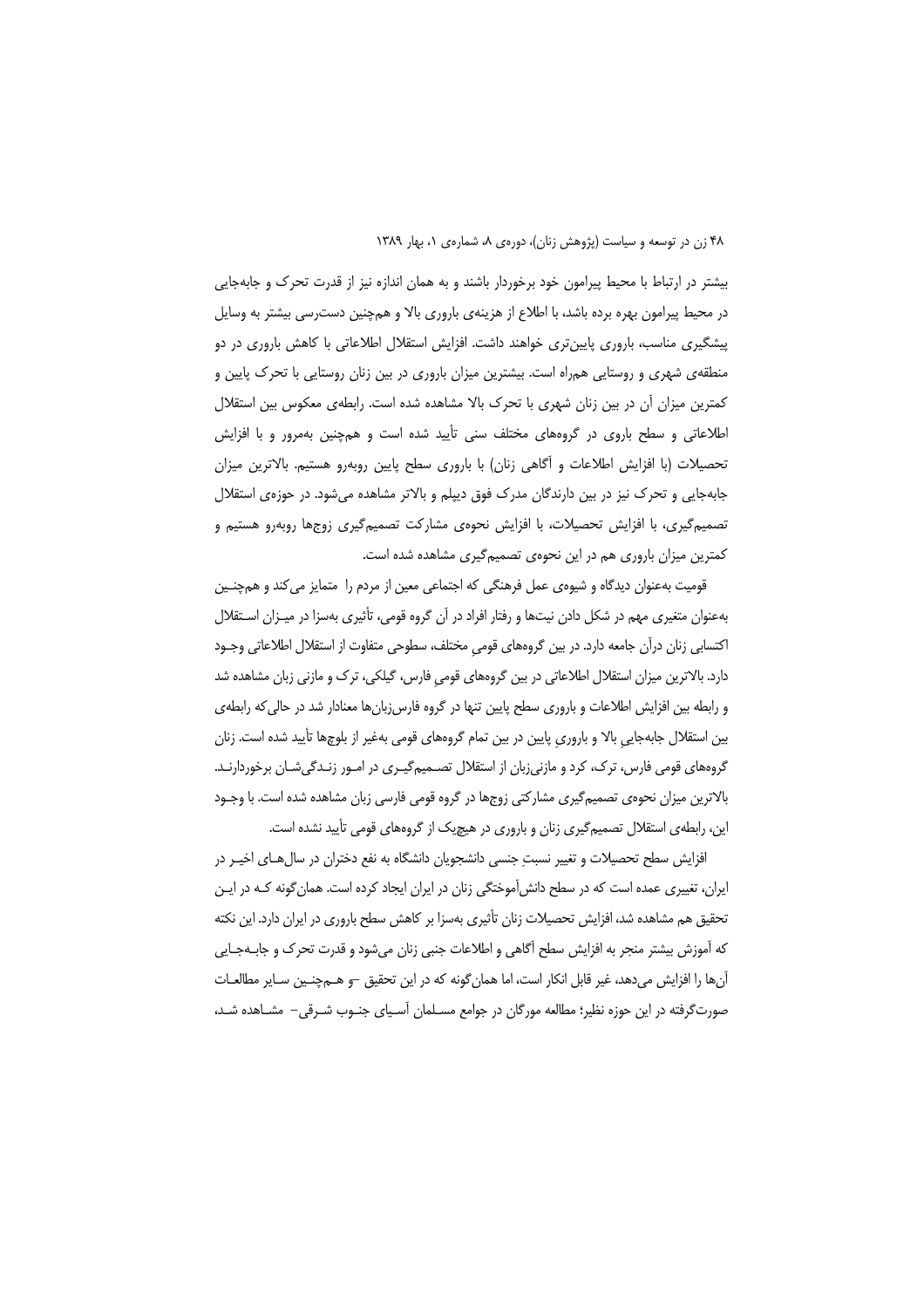تحصیلات علی رغم وجود تأثیری که بر میزان استقلال اکتسابی زنـان دارد، بیشـترین تـأثیرش را بـهصـورت مستقیم پر باروری اعمال می کند. با این حال همان گونه که ابرمیر (۱۹۹۲) بحث کرده است –عوامل فرهنگــی اجتماعی مهمترین تعیین کنندهها، هم در بحث استقلال و هم در رفتار باروری هستند– یافتههای این تحقیق نیز تأثیر عوامل جمعیتی، اقتصادی و اجتماعی هر محیط را بر شاخص های استقلال زنان بهخوبی نشان می دهند. کلام آخر این که؛ اصولاً پیاده کردن تئوری های مرتبط با قدرت و استقلال زنان برای جوامعی که دارای نظام فرهنگی و عقیدتی متفاوتی هستند بدون رعایت شرایط اجتماعی و روانی خاصی که در روابط بین اعضای این جوامع مطرح است امکان پذیر نیست.

منابع

Abadian, S (1996) "Women's Autonomy and It's Impact on Fertility", World Development, 24(12): pp 1793-1809.

Abbasi Shavazi, M.J (2000a) "National trend and social inclusion: Fertility trends and differentials in the Islamic Republic of Iran, Presented at the conference on Fertility and Family Planning in the 21st Century, January 17-21, Dhaka.

Abbasi Shavazi, M.J (2000b) "Effect of marital fertility and nuptiality on fertility transition in the Islamic Republic of Iran", Working Paper in Demography, No.84, Canberra, The Australian National University.

Abbasi Shavazi, M.J (2002a) "Recent changes and the future of fertility in Iran", Paper presented at the Expert Group Meeting on Continuing Fertility Transition, Population Division of the United Nation, March 13-18, NewYork.

Abbasi-Shavazi MJ, Hosseini-Chavoshi M, McDonald PF, Delavar B (2004) Fertility transition in Iran: Evidence from four selected provinces (Persian). Ministry of Health and Medical Education, Tehran.

Abbasi-Shavazi, MJ., and P. McDonald (2006) "The fertility decline in the Islamic Republic of Iran", 1972-2000, Asian Population Studies, 2(3): 217-237.

Abbasi-Shavazi, M.J., and Sadeghi, R (2007) Ethnicity and Fertility: Analysis of Fertility Behavior of Ethnic Groups in Iran [Persian], Journal of Social Sciences, 29: 29-63.

Abbasi-Shavazi, MJ., P. McDonald, and M. Hosseini-Chavoshi (2009) The Fertility Transition in Iran: Revolution and Reproduction, Springer, Dordrecht.

Aghajanian, A & Mehryar, A. H (1999) "Fertility transition in the Islamic Republic of Iran: 1967-1996", Asia-Pacific Population Journal, 14(1): 21-42.

Aghajanian, A (1992) "Status of Women and Fertility in Iran", Journal of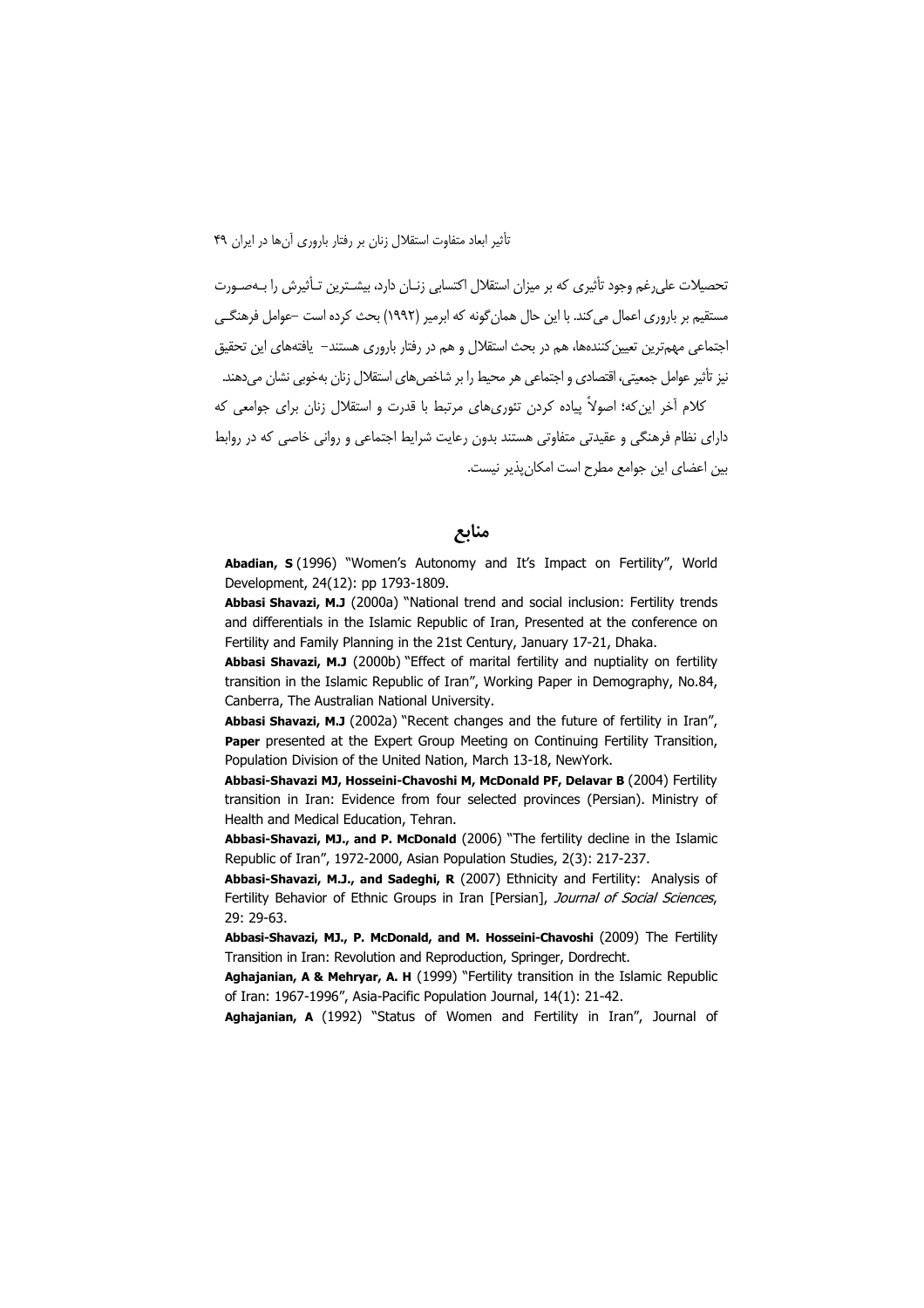Comparative family Studies, 23(3), 361-374.

Dyson T. and M. Moore (1983) "On Kinship, female autonomy and demographic behavior in India", Population and Development Review, 9(3), pp 35-60.

Dharmalingam, A and Morgan, S.P. (1996) "Women's work, autonomy and birth control evidence from two south Indian villages". Population Studies, V50:187-201.

Hindin. M. J (2000) "Women's autonomy, Women's status and Fertility  $-$  related Behavior in Zimbabwe", Population Research and Policy Review, 19: 255-282

Hosseini-Chavoshi, M, Abbasi-Shavazi, M.J &. P. McDonald (2004) "Women's Autonomy and Reproductive Behavior in Iran". Paper presented at the Australian Population Association Conference, 18-21 August, Canberra.

Jejeebhoy, S. J. (1995) Women's Education, Autonomy and Reproductive Behavior: Experience from Developing Countries, New York. Oxford University Press.

Jejeebhoy, S. & Z. Sathar (2001) "Women's Autonomy in India and Pakistan: The Influence of Religion and Region", Population and Development Review, N. 27, pp 687-712.

Mahmood, N (2002) "Women's role in Domestic Decision-making in Pakistan, Implication for Reproductive Behavior", The Pakistan Development Review, 41(2), pp 121-148

Mason, K. et al (1995) "Determinants of Women's power and autonomy in five Asian countries", Paper presented to the Annual Meeting of the Population Association of America, April, San Francisco.

Mason, K.O (1987) "The Impact of Women's social position on Fertility in Developing Countries", Sociological Forum, 2(4):718-745.

Mason, K.O (1993) "The Impact of Women's Position on Demographic Change during the Course of Development" in: N. Federici, K.O. Mason & S. Songer (ed.), Women's Position on Demographic Changes, Oxford University Press, Oxford, England.

Mason, K.O (1986) "Status of Woman and Fertility", Sociological Forum, 1(2):284 -300.

McDonald, p (2000) "Gender Equity in theories of fertility transition", Population and Development Review, 26(30): 427-439.

Mirzaei, M (2005) "Swing in fertility limitations in Iran", Critique: Critical Middle Easterm Studies, 14(1), pp. 25-33.

Morgan, P., Smith. H, Satar. S. & K.O Mason (2002) "Muslim and Non-Muslim Differences in Female Autonomy and Fertility", Population and Development Review, 28(3), pp 515-537.

Obermeyer, C (1994) "Reproductive Choice in Islam: Gender and State in Iran and Tunisia", Studies in Family Planning, 25: 41-51.

Poston, D. L, C.F, Chang, and H. Dan (2003) Fertility differences between majority and minority nationality groups in China, Department of Sociology, Texas A & M University.